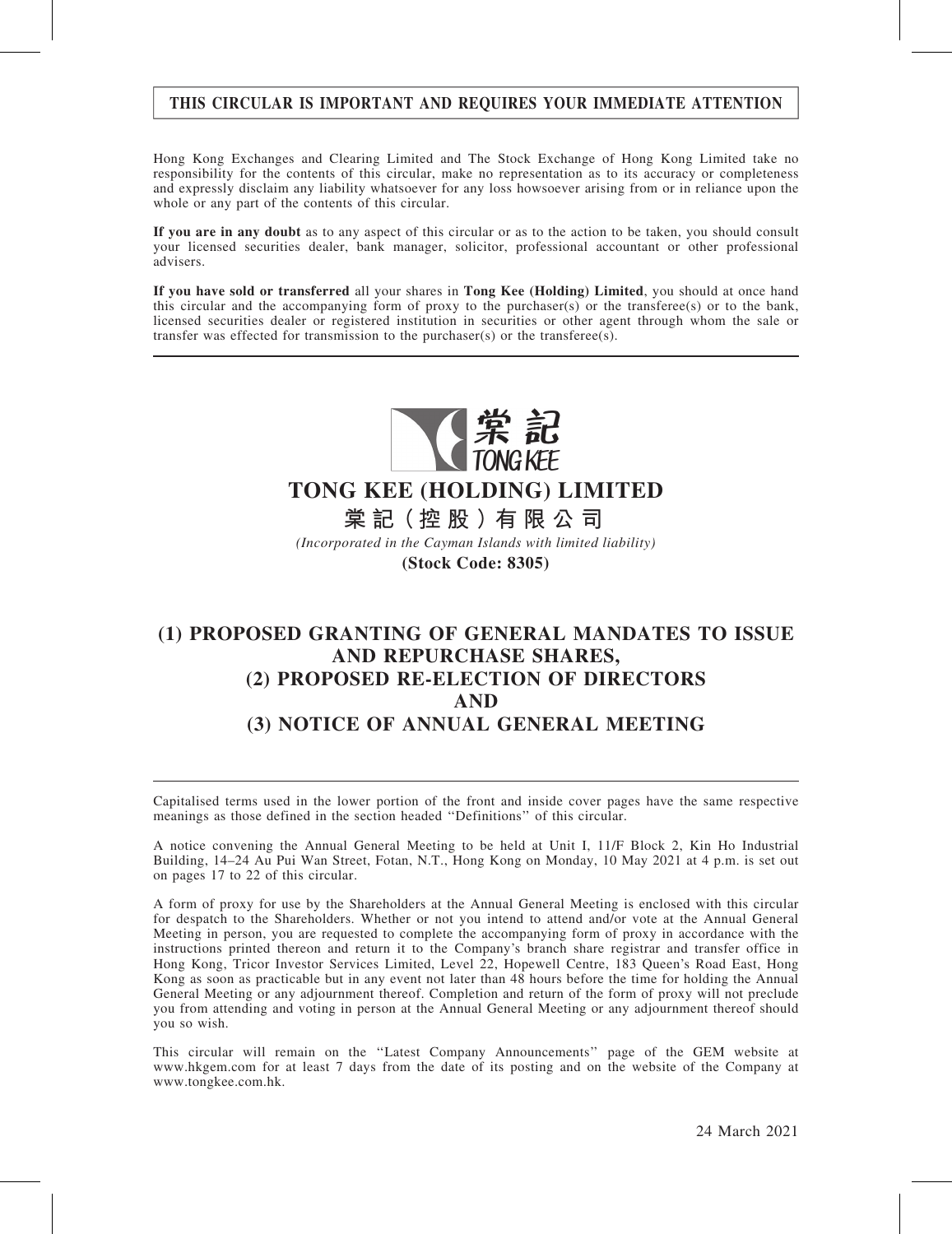GEM has been positioned as a market designed to accommodate companies to which a higher investment risk may be attached than other companies listed on the Stock Exchange. Prospective investors should be aware of the potential risks of investing in such companies and should make the decision to invest only after due and careful consideration. The greater risk profile and other characteristics of the GEM mean that it is a market more suited to professional and other sophisticated investors.

Given the emerging nature of companies listed on the GEM, there is a risk that securities traded on the GEM may be more susceptible to high market volatility than securities traded on the Main Board and no assurance is given that there will be a liquid market in the securities traded on the GEM.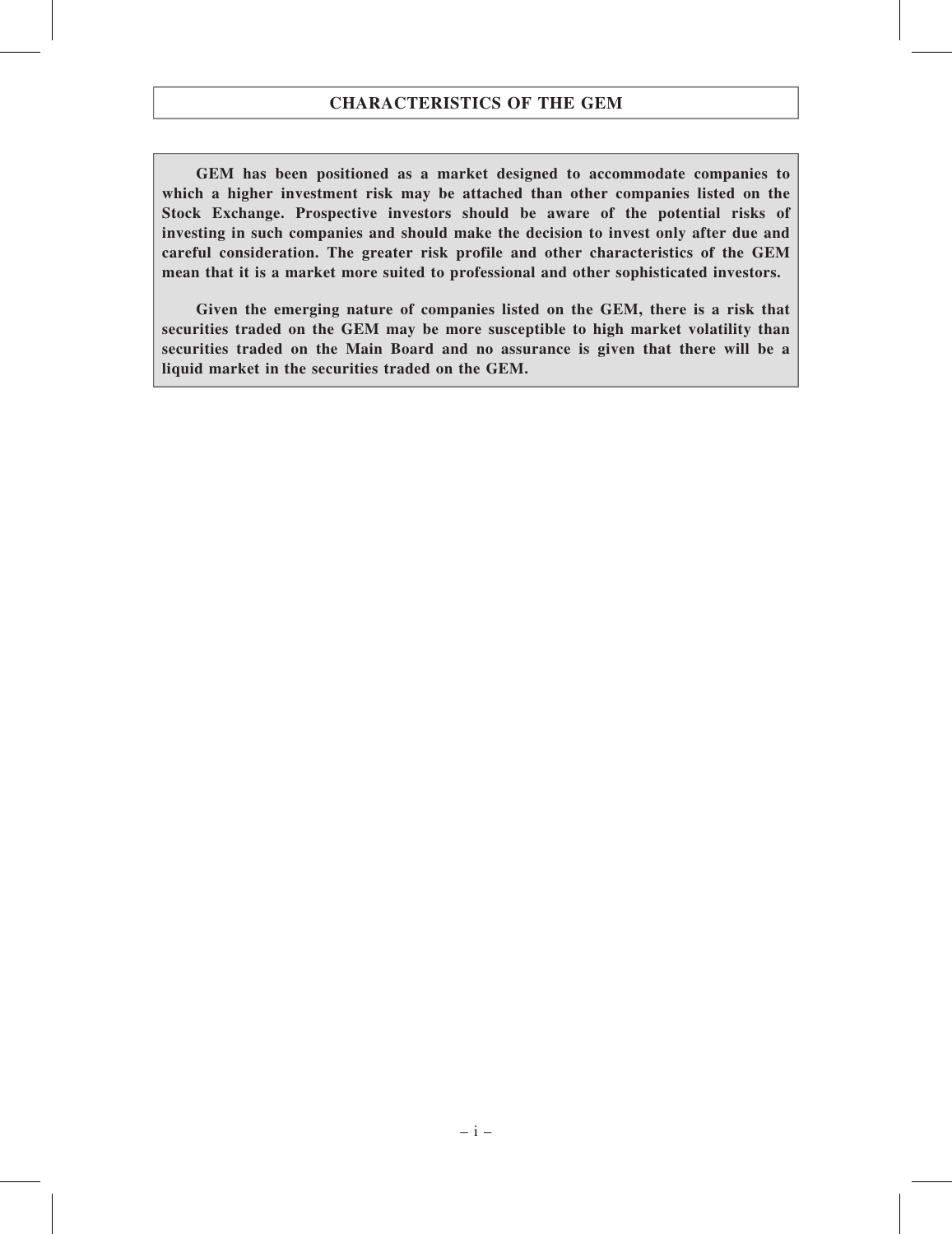# **CONTENTS**

## Page

|                                                                                                                                                                                                                                | $\mathbf{i}$   |
|--------------------------------------------------------------------------------------------------------------------------------------------------------------------------------------------------------------------------------|----------------|
|                                                                                                                                                                                                                                | $\mathbf{1}$   |
| <b>Letter from the Board</b>                                                                                                                                                                                                   |                |
|                                                                                                                                                                                                                                | $\overline{4}$ |
| Proposed Granting of Repurchase Mandate, General Mandate and                                                                                                                                                                   | 5              |
|                                                                                                                                                                                                                                | 6              |
|                                                                                                                                                                                                                                | 6              |
|                                                                                                                                                                                                                                | $\overline{7}$ |
|                                                                                                                                                                                                                                | 7              |
|                                                                                                                                                                                                                                | $\tau$         |
|                                                                                                                                                                                                                                | $\tau$         |
| Additional Information (a) results are all the contract of the contract of the contract of the contract of the contract of the contract of the contract of the contract of the contract of the contract of the contract of the | 8              |
|                                                                                                                                                                                                                                | 8              |
| Appendix I — Explanatory Statement for the Repurchase Mandate                                                                                                                                                                  | 9              |
| Appendix II — Details of the Directors proposed to be re-elected at                                                                                                                                                            | 13             |
|                                                                                                                                                                                                                                | 17             |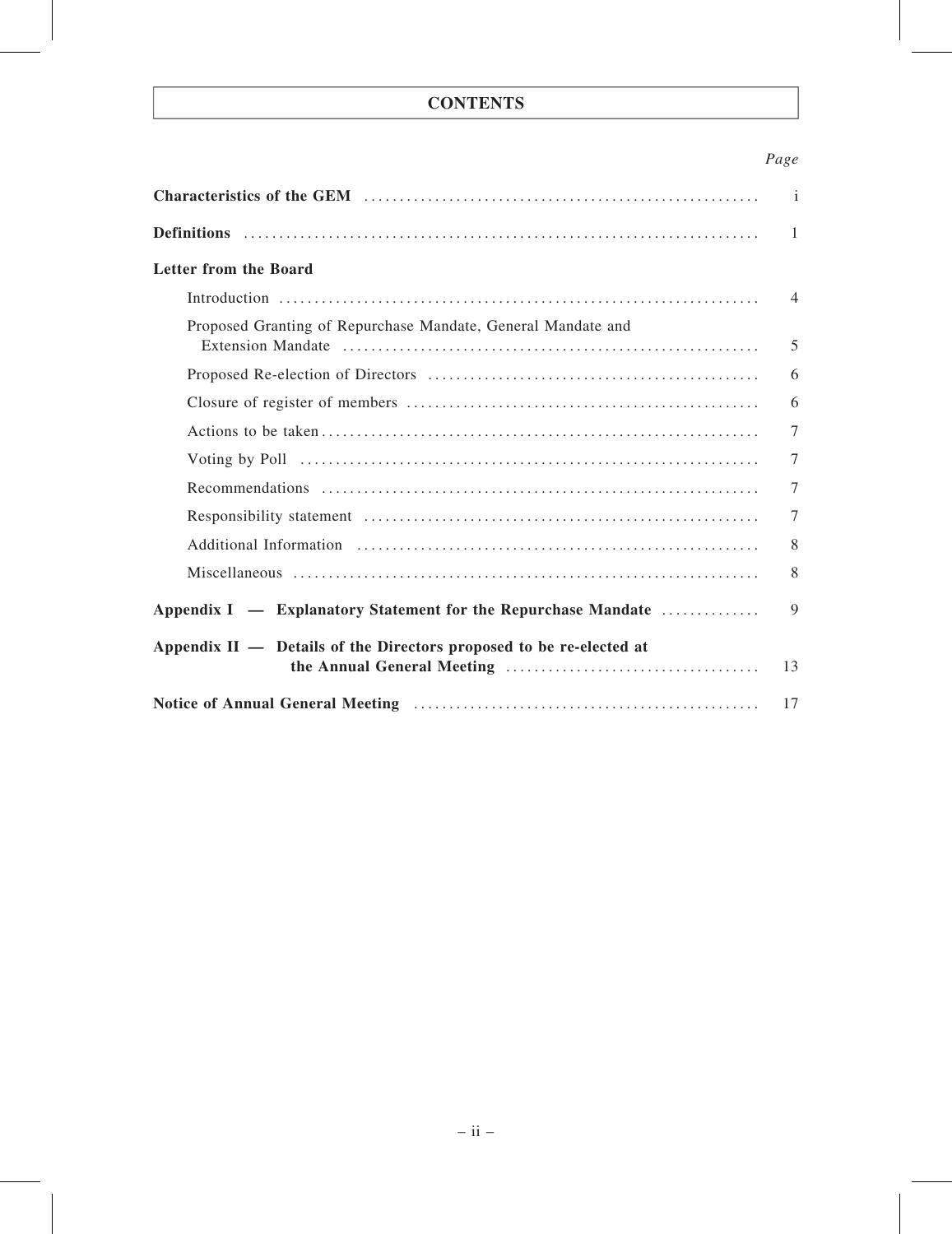### DEFINITIONS

In this circular, unless the context otherwise requires, the following expressions have the following meanings:

| "Advanced Pacific"                            | Advanced Pacific Enterprises Limited, a company<br>incorporated under the laws of the British Virgin Islands on<br>2 December 2016 with limited liability, which is owned as<br>to 100% by Mr. Heung                                                                                                                                      |
|-----------------------------------------------|-------------------------------------------------------------------------------------------------------------------------------------------------------------------------------------------------------------------------------------------------------------------------------------------------------------------------------------------|
| "Annual General Meeting"                      | the annual general meeting of the Company to be convened<br>and held at Unit I, 11/F Block 2, Kin Ho Industrial Building,<br>14-24 Au Pui Wan Street, Fotan, N.T., Hong Kong on<br>Monday, 10 May 2021 at 4 p.m. or any adjournment thereof<br>(as the case may be), the notice of which is set out on pages<br>17 to 22 of this circular |
| "Articles of Association"                     | the articles of association of the Company as altered from<br>time to time                                                                                                                                                                                                                                                                |
| "associate(s)" or "close"<br>$associate(s)$ " | has the same meaning ascribed to it under the GEM Listing<br>Rules                                                                                                                                                                                                                                                                        |
| "Board"                                       | the board of Directors                                                                                                                                                                                                                                                                                                                    |
| "Branch Share Registrar"                      | Tricor Investor Services Limited, the branch share registrar<br>and transfer office of the Company in Hong Kong                                                                                                                                                                                                                           |
|                                               | The Companies Law, Cap. 22 (Law 3 of 1961, as                                                                                                                                                                                                                                                                                             |
| "Companies Law"                               | consolidated and revised) of the Cayman Islands, as<br>amended, modified and supplemented from time to time                                                                                                                                                                                                                               |
| "Company"                                     | Tong Kee (Holding) Limited (棠記(控股)有限公司), an<br>exempted company incorporated in the Cayman Islands<br>with limited liability, the issued shares of which are listed<br>and traded on GEM                                                                                                                                                  |
| "connected person(s)"                         | has the same meaning as ascribed to it under the GEM<br><b>Listing Rules</b>                                                                                                                                                                                                                                                              |
| "Controlling Shareholder(s)"                  | has the meaning ascribed thereto under the GEM Listing<br>Rules, and in the context of this circular, refers to<br>Advanced Pacific and Mr. Heung                                                                                                                                                                                         |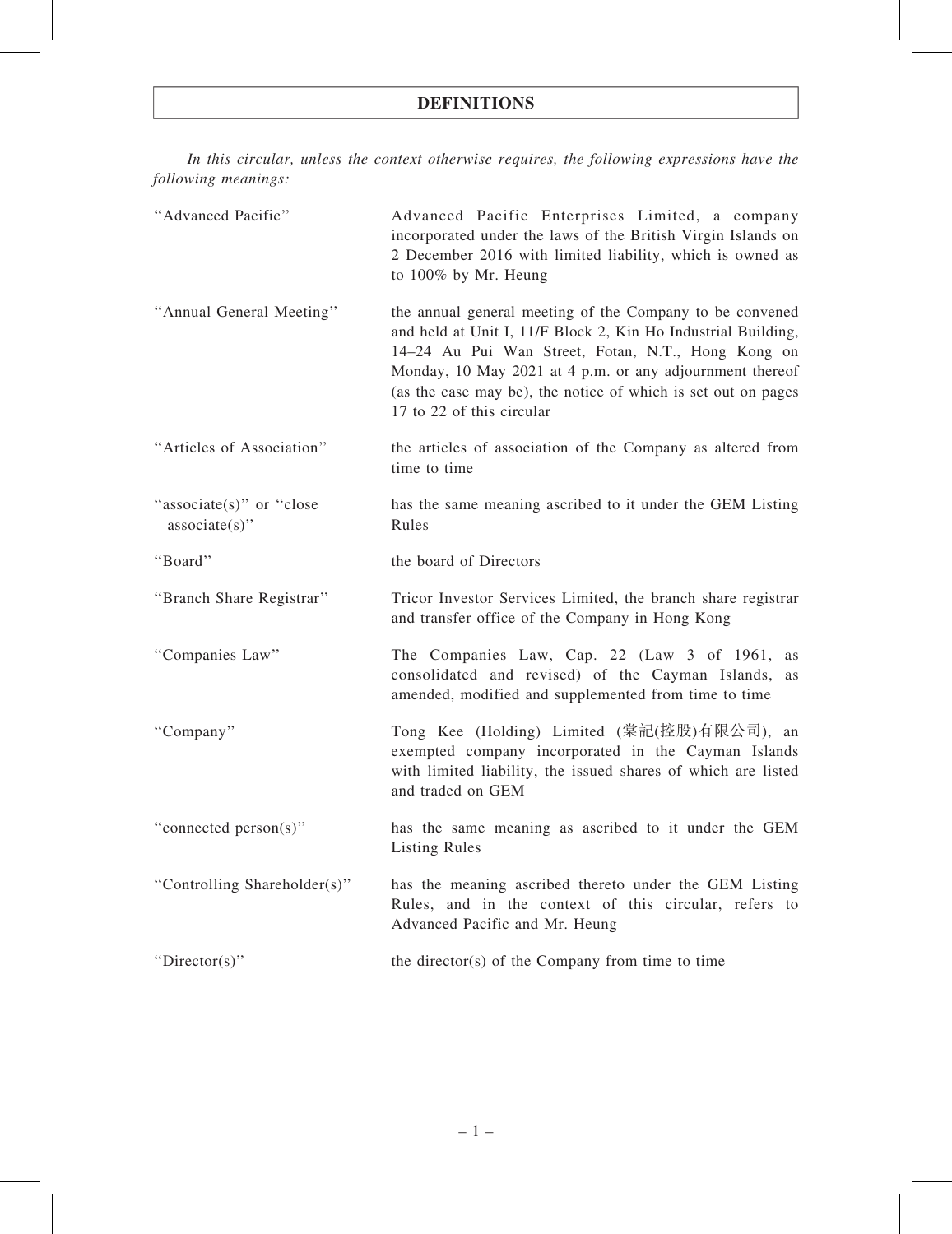# DEFINITIONS

| "Extension Mandate"       | a general and unconditional mandate proposed to be granted<br>to the Directors to the effect that any Shares repurchased<br>under the Repurchase Mandate will be added to the total<br>number of Shares which may be allotted, issued and dealt<br>with under the General Mandate                                                                                                  |
|---------------------------|------------------------------------------------------------------------------------------------------------------------------------------------------------------------------------------------------------------------------------------------------------------------------------------------------------------------------------------------------------------------------------|
| "GEM"                     | GEM operated by the Stock Exchange                                                                                                                                                                                                                                                                                                                                                 |
| "GEM Listing Rules"       | the Rules Governing the Listing of Securities on GEM                                                                                                                                                                                                                                                                                                                               |
| "General Mandate"         | a general and unconditional mandate proposed to be granted<br>to the Directors to exercise the power of the Company to<br>allot, issue and deal with Shares up to a maximum of $20\%$<br>of the aggregate nominal amount of the share capital of the<br>Company in issue as at the date of passing of the ordinary<br>resolution in relation thereto at the Annual General Meeting |
| "Group"                   | the Company and its subsidiaries                                                                                                                                                                                                                                                                                                                                                   |
| "Hong Kong"               | the Hong Kong Special Administrative Region of the<br>People's Republic of China                                                                                                                                                                                                                                                                                                   |
| "Latest Practicable Date" | 23 March 2021, being the latest practicable date prior to the<br>printing of this circular for ascertaining certain information<br>referred to in this circular                                                                                                                                                                                                                    |
| "Listing Date"            | 4 July 2018, the date on which dealing in the Shares first<br>commenced on the GEM                                                                                                                                                                                                                                                                                                 |
| "Mr. Heung"               | Mr. Heung Chung Sum, an executive Director and<br>Controlling Shareholder                                                                                                                                                                                                                                                                                                          |
| "Repurchase Mandate"      | a general and unconditional mandate proposed to be granted<br>to the Directors to enable them to repurchase Shares, the<br>aggregate number of which shall not exceed 10% of the<br>aggregate nominal amount of the issued share capital of the<br>Company as at the date of passing the relevant resolution at<br>the Annual General Meeting                                      |
| "SFO"                     | the Securities and Futures Ordinance, (Chapter 571 of the<br>Laws of Hong Kong) as amended, supplemented or<br>otherwise modified from time to time                                                                                                                                                                                                                                |
| "Share(s)"                | ordinary share(s) of HK\$0.01 each in the share capital of<br>the Company                                                                                                                                                                                                                                                                                                          |
| "Shareholder(s)"          | $holder(s)$ of $Share(s)$                                                                                                                                                                                                                                                                                                                                                          |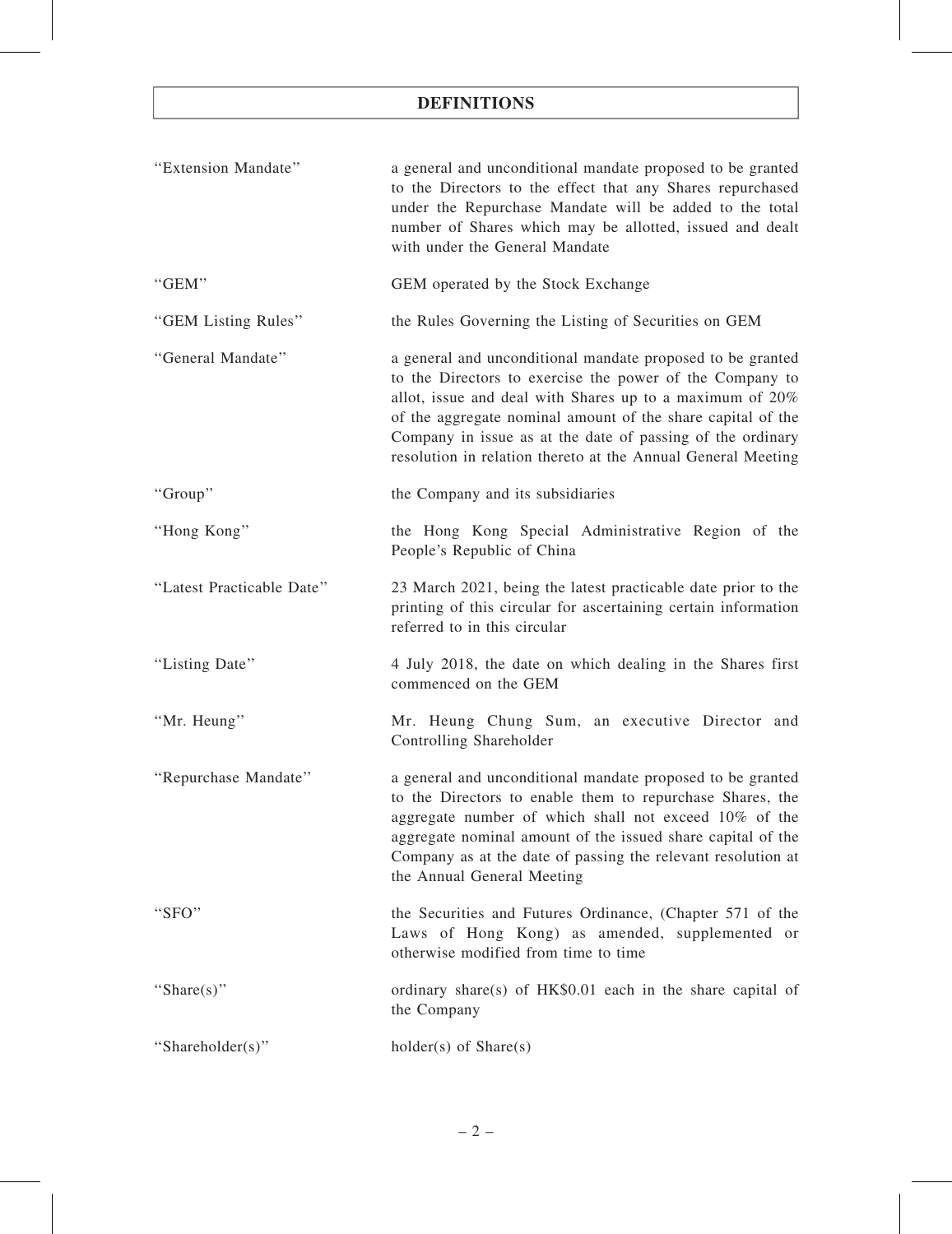# DEFINITIONS

| "Stock Exchange" | The Stock Exchange of Hong Kong Limited             |  |  |
|------------------|-----------------------------------------------------|--|--|
| "Takeovers Code" | The Hong Kong Code on Takeovers and Mergers         |  |  |
| "HK\$"           | Hong Kong dollars, the lawful currency of Hong Kong |  |  |
| $\lq\lq q_0$ "   | per cent.                                           |  |  |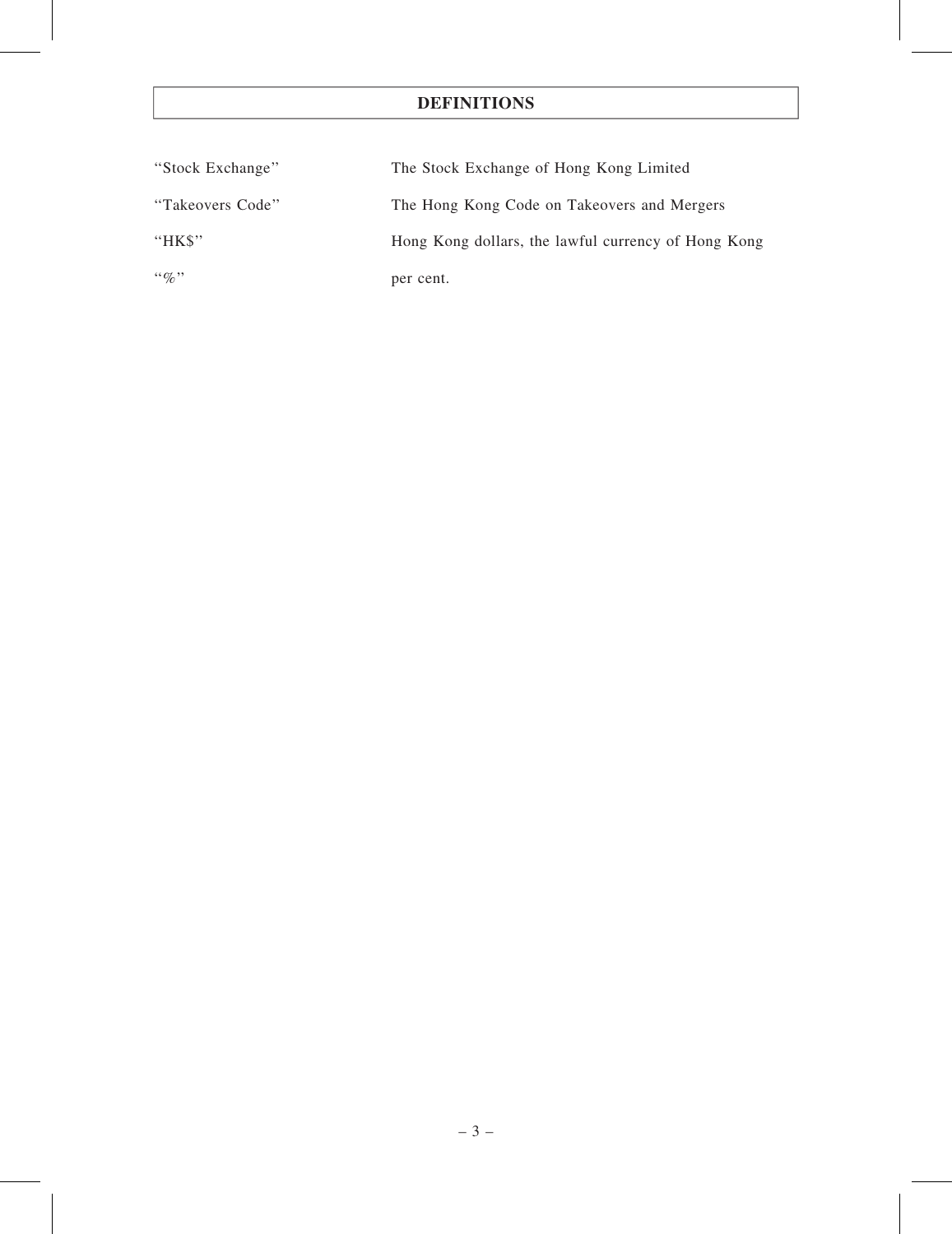

*(Incorporated in the Cayman Islands with limited liability)*

**(Stock Code: 8305)**

Executive Directors: Mr. Heung Chung Sum (Chairman) Mr. Chan Wai Hon, Alan

Non-executive Directors: Ms. Heung Joe Yee Ms. Heung Joe Tung

Independent non-executive Directors: Dr. Ip Wai Hung Mr. Ko, Wilson Wai Shun Mr. Chan Chi Hang

Registered office: P.O. Box 1350 Windward 3 Regatta Office Park Grand Cayman KY1-1108 Cayman Islands

Head office and principal place of business in Hong Kong: Rm2502, 25/F 148 Electric Road North Point Hong Kong

24 March 2021

To the Shareholders,

Dear Sir or Madam,

## (1) PROPOSED GRANTING OF GENERAL MANDATES TO ISSUE AND REPURCHASE SHARES, (2) PROPOSED RE-ELECTION OF DIRECTORS AND (3) NOTICE OF ANNUAL GENERAL MEETING

#### INTRODUCTION

The primary purposes of this circular are to provide you with information regarding certain ordinary resolutions to be proposed at the Annual General Meeting to enable Shareholders to make an informed decision on whether to vote for or against those resolutions and to give you notice of the Annual General Meeting.

The resolutions to be proposed at the Annual General Meeting, in addition to ordinary business, include (i) the proposed grant of the General Mandate, the Repurchase Mandate and the Extension Mandate; and (ii) the proposed re-election of Directors.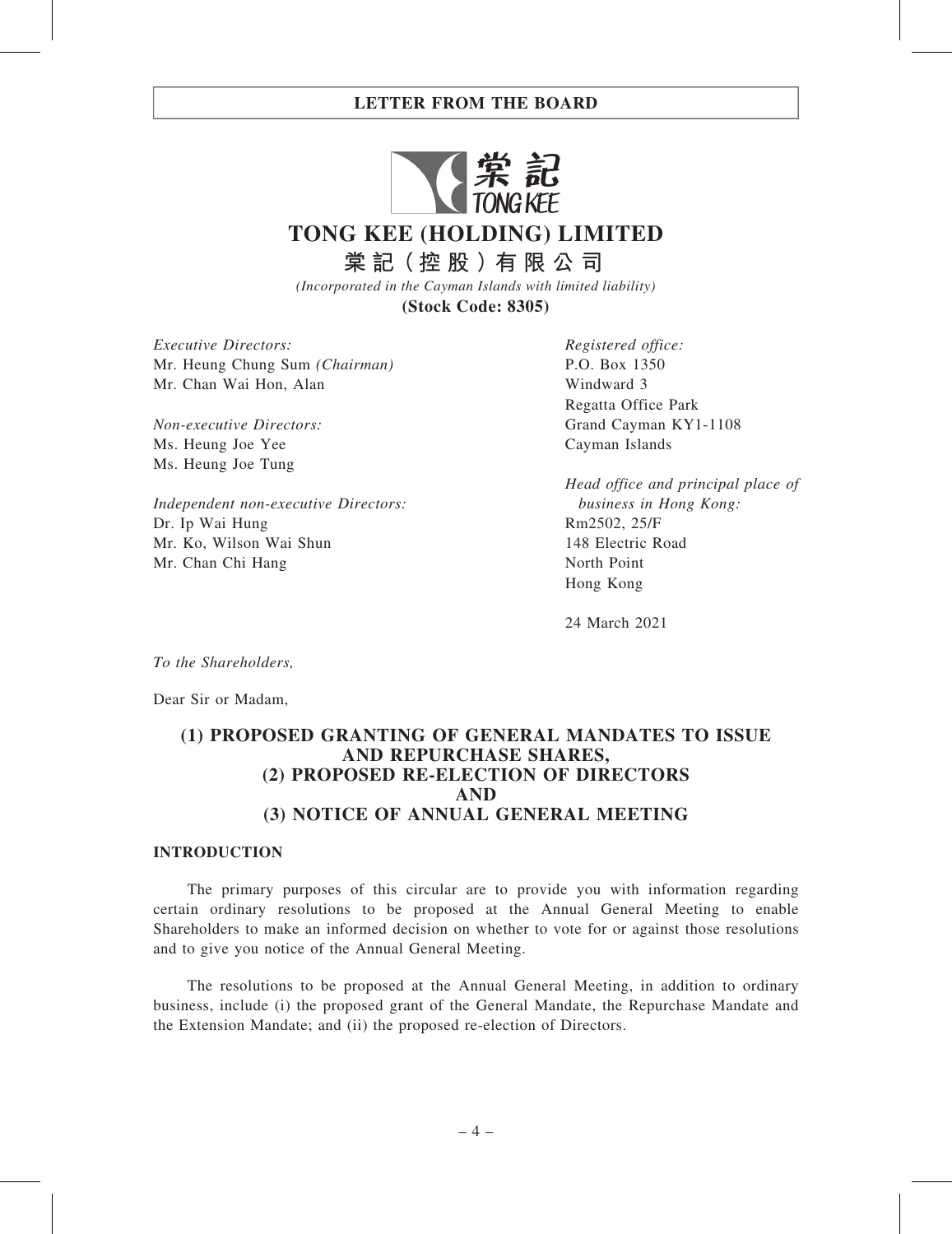#### PROPOSED GRANTING OF REPURCHASE MANDATE, GENERAL MANDATE AND EXTENSION MANDATE

At the Annual General Meeting, an ordinary resolution will be proposed to grant to the Directors a general and unconditional mandate to exercise all powers of the Company to repurchase issued Shares. The maximum number of Shares that may be repurchased pursuant to the Repurchase Mandate will be such number which represents 10% of the aggregate nominal amount of the issued share capital of the Company as at the date of passing of the relevant resolution subject to the GEM Listing Rules.

The Repurchase Mandate will lapse on the earliest of (i) the conclusion of the next annual general meeting, or (ii) the expiration of the period within which the next annual general meeting of the Company is required to be held by the Articles of Association or any applicable law of the Cayman Islands to be held, or (iii) the date on which such authority is revoked or varied by an ordinary resolution of the Shareholders in the general meeting.

The explanatory statement required by the GEM Listing Rules to be sent to Shareholders in connection with the proposed resolution to grant to the Directors the Repurchase Mandate is set out in Appendix I to this circular. This contains all the information reasonably necessary to enable Shareholders to make an informed decision on whether to vote for or against the resolution.

At the Annual General Meeting, an ordinary resolution will be proposed to grant to the Directors a general and unconditional mandate to issue, allot and deal with further Shares representing up to 20% of the aggregate nominal amount of the share capital of the Company in issue as at the date of passing of the relevant resolution.

Subject to the passing of the ordinary resolution of the Repurchase Mandate and the General Mandate, an ordinary resolution will also be proposed to grant to the Directors the Extension Mandate to authorise the Directors to issue new Shares in an amount not exceeding the aggregate number of the Shares repurchased pursuant to the Repurchase Mandate.

Based on 800,000,000 Shares in issue as at the Latest Practicable Date and on the basis that no new Shares will be issued and no Shares will be repurchased by the Company for the period from the Latest Practicable Date up to and including the date of the Annual General Meeting:

- (1) subject to the passing of the proposed resolution granting the General Mandate to the Directors, the Company will be allowed under the General Mandate to issue up to a maximum of 160,000,000 Shares, representing 20% of the Shares in issue as at the Latest Practicable Date; and
- (2) subject to the passing of the proposed resolution granting the Repurchase Mandate to the Directors, the Company will be allowed under the Repurchase Mandate to repurchase up to a maximum of 80,000,000 Shares, representing 10% of the Shares in issue as at the Latest Practicable Date.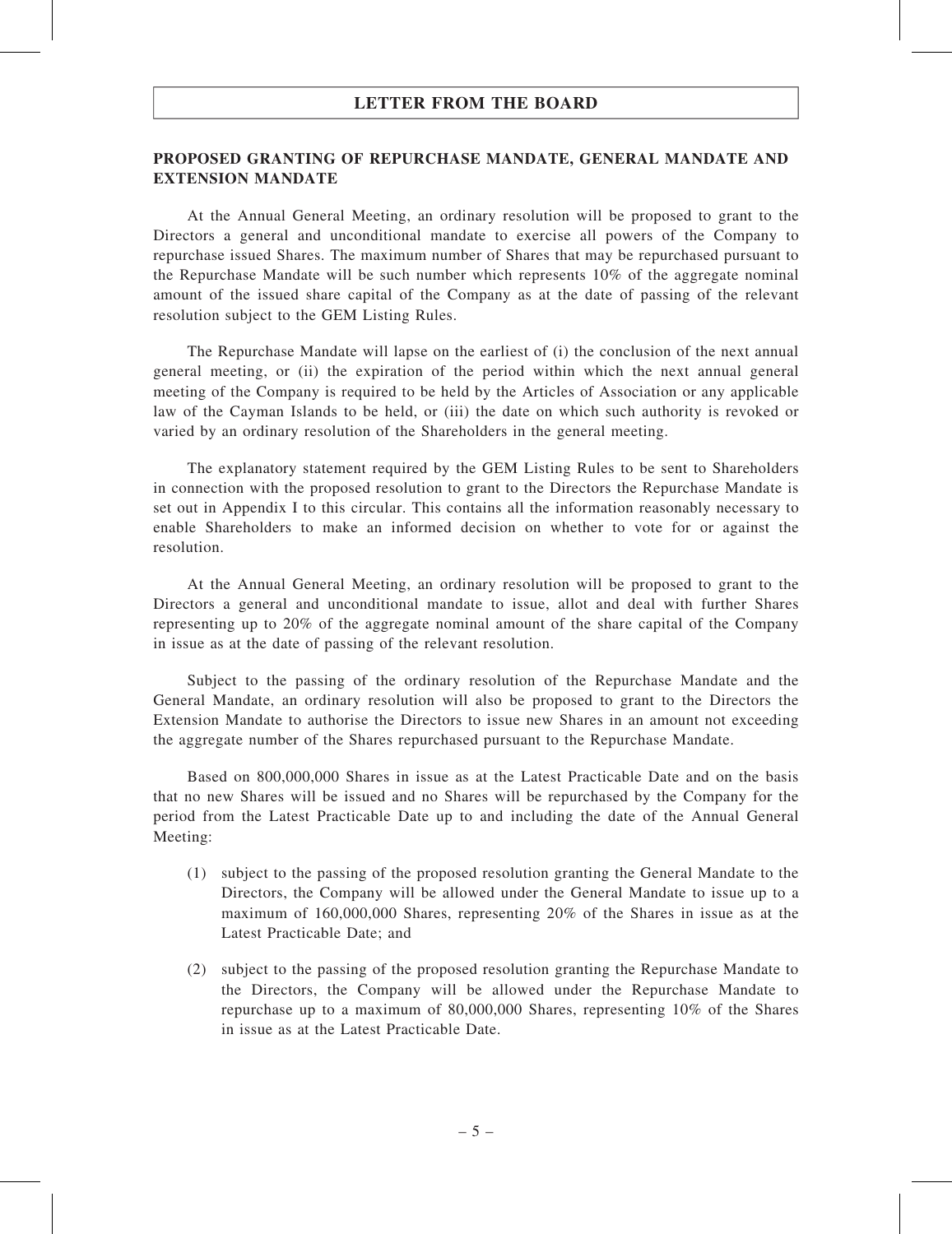The Directors wish to state that they have no immediate plans to repurchase any Shares or to allot and issue any new Shares, other than Shares which may fall to be allotted and issued upon the exercise of any options granted under the share option scheme of the Company.

#### PROPOSED RE-ELECTION OF DIRECTORS

As at the Latest Practicable Date, the Board consisted of seven Directors, namely:

#### Executive Directors

Mr. Heung Chung Sum (Chairman)

Mr. Chan Wai Hon, Alan

#### Non-executive Directors

Ms. Heung Joe Yee

Ms. Heung Joe Tung

#### Independent non-executive Directors

Dr. Ip Wai Hung

Mr. Ko, Wilson Wai Shun

Mr. Chan Chi Hang

Article 108(a) of the Articles of Association provides that at each Annual General Meeting, one-third of the Directors for the time being, or, if their number is not three or a multiple of three, then the number nearest to but not less than one-third, shall retire from office by rotation provided that every Director (including those appointed for a specific term) shall be subject to retirement by rotation at least once every three years. A retiring Director shall be eligible for re-election. Accordingly, Dr. Ip Wai Hung, Mr. Ko, Wilson Wai Shun and Mr. Chan Chi Hang will retire at the Annual General Meeting and all of them, being eligible, will offer themselves for re-election at the AGM.

Biographical details of each of the retiring Directors are set out in Appendix II to this circular.

#### CLOSURE OF REGISTER OF MEMBERS

The register of members of the Company will be closed from Tuesday, 4 May 2021 to Monday, 10 May 2021 (both days inclusive) during which period no transfer of Shares may be effected for the purpose of determining shareholders who are entitled to attend and vote at the Annual General Meeting. In order to be eligible to attend and vote at the Annual General Meeting, all transfer documents accompanied by the relevant share certificate(s) should be lodged for registration with the Branch Share Registrar, Tricor Investor Services Limited, at Level 22, Hopewell Centre, 183 Queen's Road East, Hong Kong.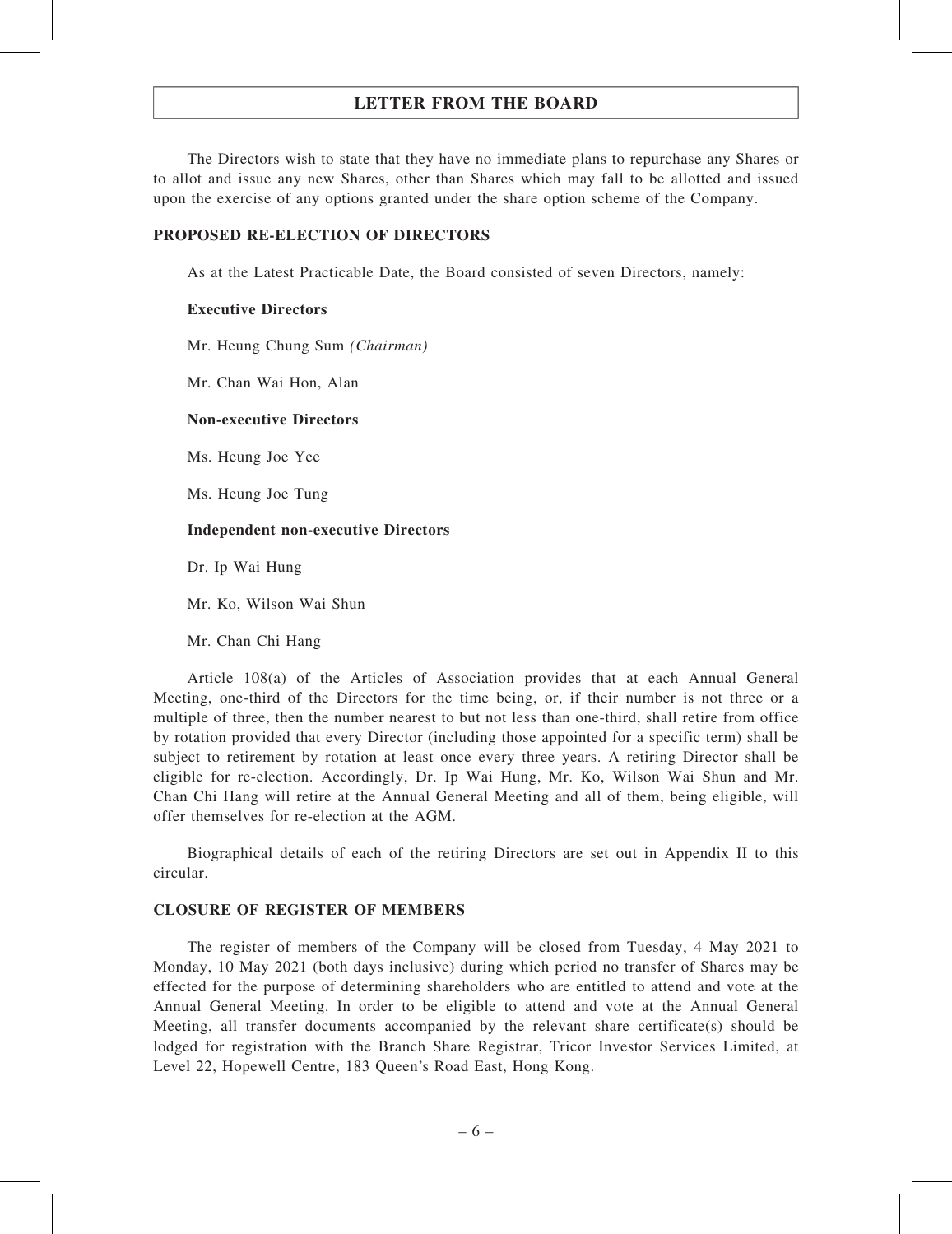#### ACTIONS TO BE TAKEN

Set out on pages 17 to 22 of this circular is a notice convening the Annual General Meeting at which ordinary resolutions will be proposed to approve, among other matters, the following:

- (a) the grant of the General Mandate, the Repurchase Mandate and the Extension Mandate; and
- (b) the re-election of Directors.

Whether or not you intend to attend the Annual General Meeting in person, you are requested to complete the accompanying form of proxy in accordance with the instructions printed thereon and return it to the Branch Share Registrar, Tricor Investor Services Limited, at Level 22, Hopewell Centre, 183 Queen's Road East, Hong Kong as soon as practicable and in any event not later than 48 hours before the time for holding the Annual General Meeting or any adjournment thereof. Completion and return of the form of proxy will not preclude you from attending and voting in person at the Annual General Meeting or any adjournment thereof should you so wish.

#### VOTING BY POLL

Pursuant to Rule 17.47(4) of the GEM Listing Rules, any vote of Shareholders at a general meeting must be taken by poll. Therefore, all resolutions proposed at the Annual General Meeting shall be voted by poll.

An announcement on the poll results will be made by the Company after the Annual General Meeting.

#### RECOMMENDATIONS

The Directors consider that the proposals regarding the grant of the General Mandate, the Repurchase Mandate and the Extension Mandate, and the re-election of Directors are in the best interests of the Company and the Shareholders as a whole and recommend the Shareholders to vote in favour of the relevant resolutions at the Annual General Meeting.

#### RESPONSIBILITY STATEMENT

This circular, for which the Directors collectively and individually accept full responsibility, includes particulars given in compliance with the GEM Listing Rules for the purpose of giving information with regard to the Company. The Directors, having made all reasonable enquiries, confirm that, to the best of their knowledge and belief, the information contained in this circular is accurate and complete in all material respects and not misleading or deceptive, and there are no other matters the omission of which would make any statement herein or this circular misleading.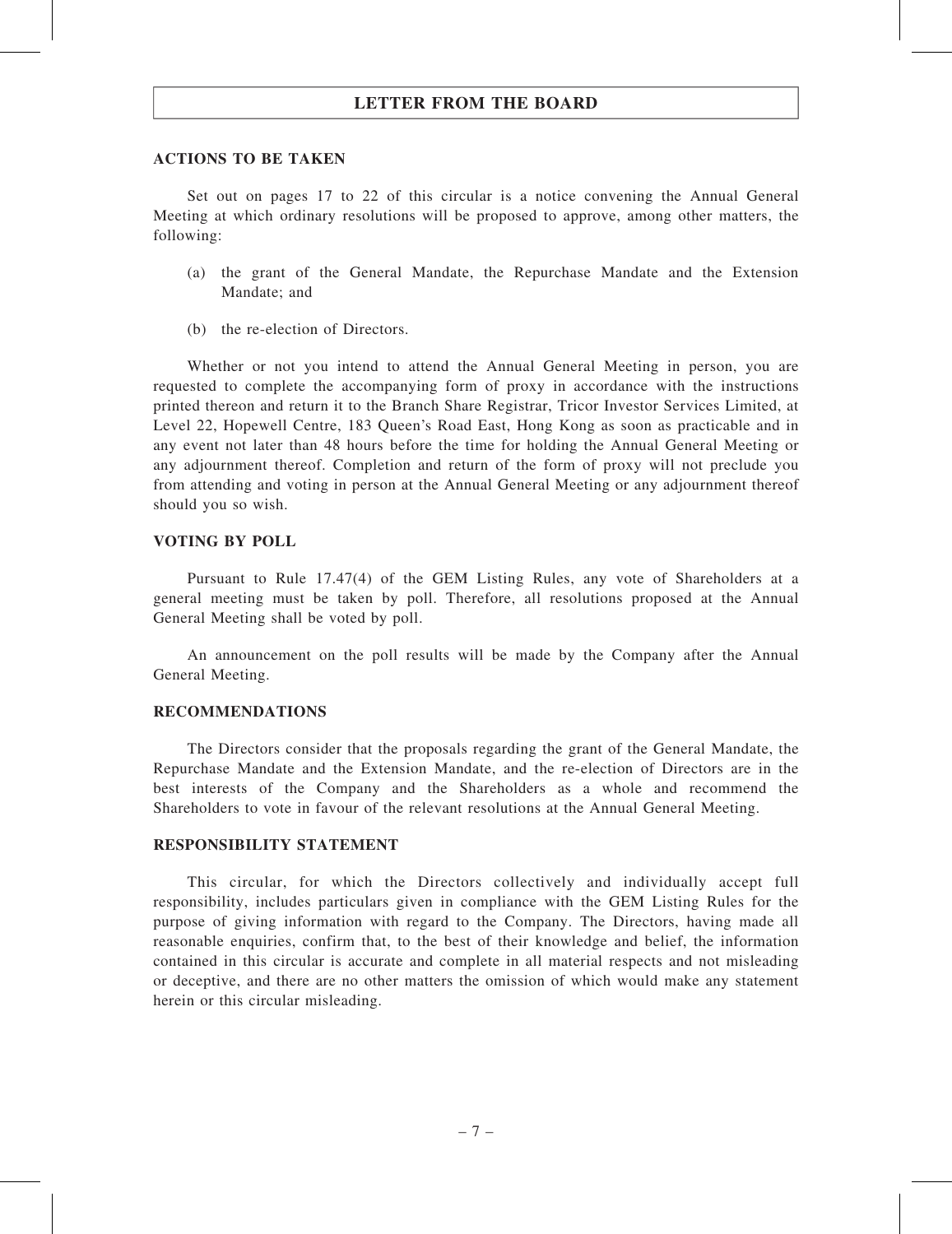#### ADDITIONAL INFORMATION

Your attention is drawn to the additional information set out in the appendices to this circular.

#### MISCELLANEOUS

The translation into Chinese language of this circular is for reference only. In case of any inconsistency, the English version shall prevail.

> By order of the Board Tong Kee (Holding) Limited Heung Chung Sum Chairman, Chief Executive Officer and Executive Director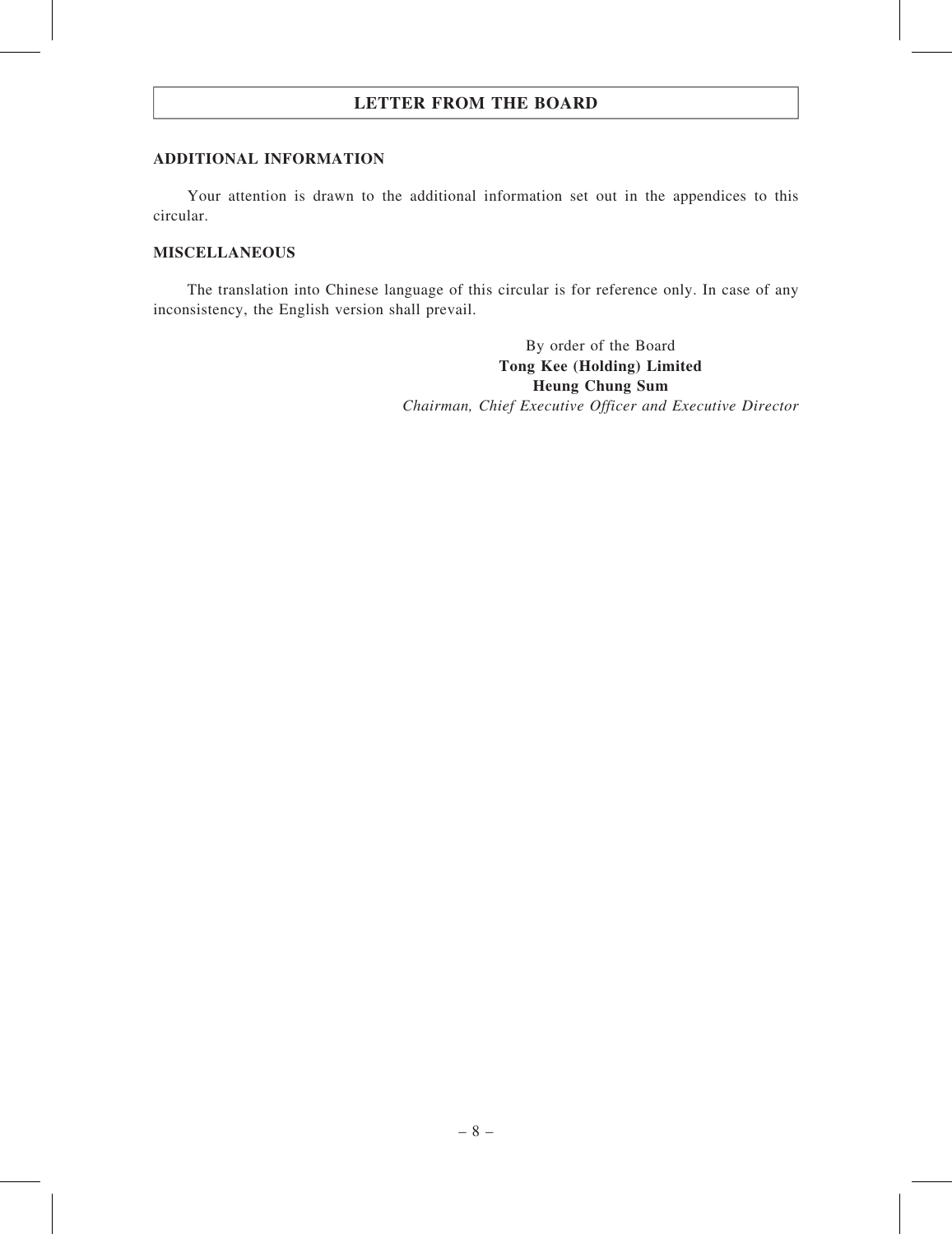This appendix serves as an explanatory statement, as required under Rule 13.08 of the GEM Listing Rules, to provide Shareholders with all the information reasonably necessary to enable them to make an informed decision on whether to vote for or against the ordinary resolution to approve the grant of the Repurchase Mandate to the Directors.

#### 1. GEM LISTING RULES RELATING TO THE REPURCHASE OF SHARES

The GEM Listing Rules permit companies whose primary listings are on the Stock Exchange to repurchase their securities on the Stock Exchange and any other stock exchange on which securities of the company are listed and such exchange is recognised by the Securities and Futures Commission of Hong Kong subject to certain restrictions. Among such restrictions, the GEM Listing Rules provide that the shares of such company must be fully paid up and all repurchase of shares by such company must be approved in advance by an ordinary resolution of shareholders, either by way of a general mandate or by specific approval of a particular transaction.

#### 2. SHARE CAPITAL

As at the Latest Practicable Date, there were a total of 800,000,000 Shares in issue.

Subject to the passing of the proposed resolution granting the Repurchase Mandate and on the basis that no new Shares are issued and no Shares are repurchased for the period from the Latest Practicable Date up to and including the date of the Annual General Meeting, the Company will be allowed under the Repurchase Mandate to repurchase up to a maximum of 80,000,000 Shares, representing 10% of the issued share capital of the Company as at the Latest Practicable Date.

#### 3. REASONS FOR THE REPURCHASES

The Directors believe that the Repurchase Mandate is in the best interests of the Company and the Shareholders as a whole to seek a general authority from the Shareholders to enable the Company to repurchase Shares on the Stock Exchange or any other stock exchange on which the Shares are listed. Such repurchases may, depending on market conditions and funding arrangements at the time, lead to an enhancement of the net asset value per Share and/ or earnings per Share and will only be made when the Directors believe that such repurchases will benefit the Company and the Shareholders as a whole.

#### 4. FUNDING OF REPURCHASES

In making repurchases, the Company may only apply funds legally available for such purposes in accordance with the Articles, the applicable laws of the Cayman Islands and the GEM Listing Rules. The laws of the Cayman Islands provide that the amount of capital repaid in connection with a share repurchase may only be paid out of either the capital paid up on the relevant shares, or the funds of the Company that would otherwise be available for dividend or distribution or the proceeds of a fresh issue of shares made for the purpose. The premium payable on repurchase may only be paid out of either the funds of the Company that would otherwise be available for dividend or distribution or out of the Company's share premium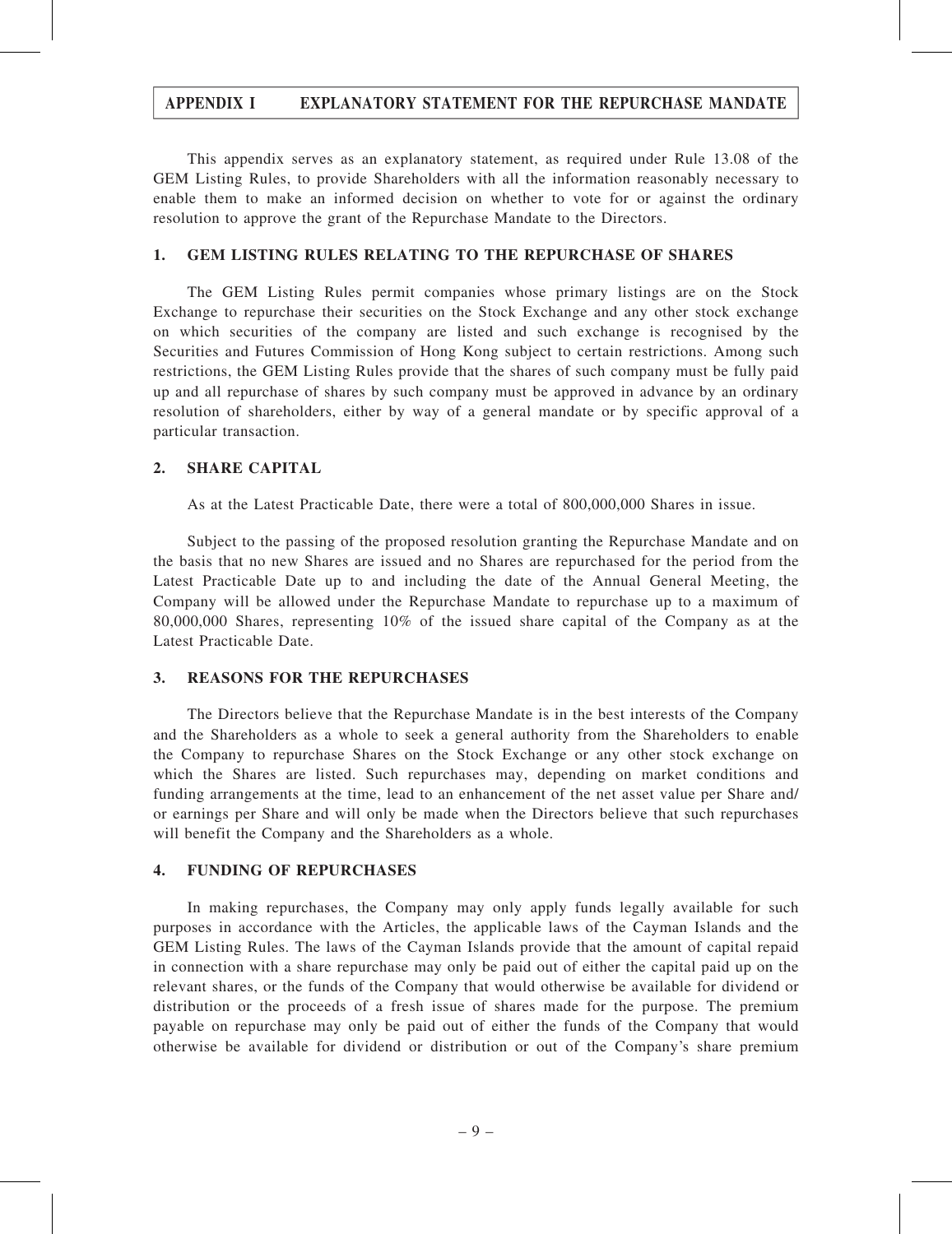before the Shares are repurchased. In accordance with the laws of the Cayman Islands, the Shares so repurchased would be treated as cancelled but the aggregate amount of authorised share capital would not be reduced.

#### 5. MATERIAL ADVERSE IMPACT IN THE EVENT OF REPURCHASE IN FULL

Taking into account the current working capital position of the Group, the Directors consider that, if the Repurchase Mandate were to be carried out in full at any time during the proposed repurchase period, it might have a material adverse impact on the working capital and/or gearing position of the Company as compared with the position as at 31 December 2020, being the date on which its latest published audited consolidated financial statements were made up. However, the Directors do not intend to exercise the Repurchase Mandate to such extent as would, in the circumstances, have a material adverse effect on the working capital requirements or the gearing position of the Company which in the opinion of the Directors are from time to time appropriate for the Company.

#### 6. SHARE PRICES

The highest and lowest market prices at which the Shares had been traded on the GEM during each of the previous twelve months up to the Latest Practicable Date were as follows:

| Month                                     | <b>Highest</b> | Lowest   |
|-------------------------------------------|----------------|----------|
|                                           | HK\$           | $H K$ \$ |
| 2020                                      |                |          |
| April                                     | 0.067          | 0.046    |
| May                                       | 0.079          | 0.047    |
| June                                      | 0.068          | 0.045    |
| July                                      | 0.057          | 0.042    |
| August                                    | 0.047          | 0.040    |
| September                                 | 0.078          | 0.039    |
| October                                   | 0.075          | 0.059    |
| November                                  | 0.077          | 0.059    |
| December                                  | 0.064          | 0.049    |
| 2021                                      |                |          |
| January                                   | 0.080          | 0.045    |
| February                                  | 0.060          | 0.052    |
| March (up to the Latest Practicable Date) | 0.060          | 0.050    |

#### 7. UNDERTAKING

The Directors have undertaken to the Stock Exchange that, so far as the same may be applicable, they will exercise the power of the Company to make repurchases pursuant to the Repurchase Mandate in accordance with the GEM Listing Rules and the laws of the Cayman Islands and in accordance with the regulations set out in the memorandum of association of the Company and the Articles of Association.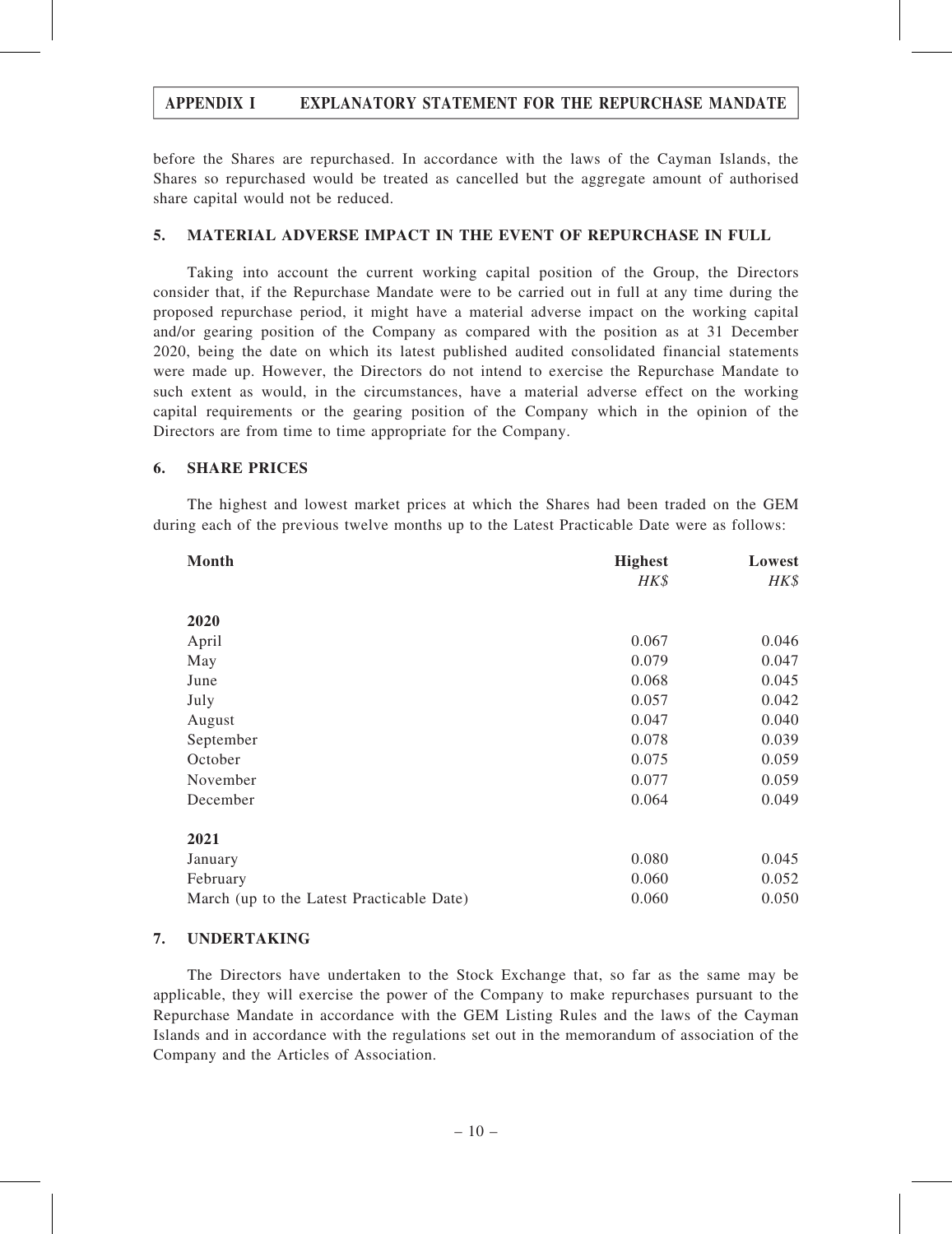#### 8. CORE CONNECTED PERSON

None of the Directors nor, to the best of their knowledge having made all reasonable enquiries, any of their close associates, have any present intention to sell any Shares to the Company under the Repurchase Mandate if the same is approved by the Shareholders at the Annual General Meeting.

No connected persons of the Company have notified the Company that they have a present intention to sell Shares to the Company, or have undertaken not to do so, in the event that the grant of the Repurchase Mandate is approved by the Shareholders at the Annual General Meeting.

#### 9. THE TAKEOVERS CODE AND MINIMUM PUBLIC HOLDING

If a Shareholder's proportionate interest in the voting rights of the Company increases on the Company exercising its powers to repurchase securities pursuant to the Repurchase Mandate, such increase will be treated as an acquisition for the purposes of the Takeovers Code. As a result, a Shareholder or group of Shareholders acting in concert (as defined in the Takeovers Code) could obtain or consolidate control of the Company and become obliged to make a mandatory offer in accordance with Rule 26 of the Takeovers Code.

As at the Latest Practicable Date, according to the register of interests kept by the Company pursuant to section 336 of the SFO and so far as is known to, or can be ascertained after reasonable enquiry by the Directors, the following persons were directly or indirectly interested in 5% or more of the issued Shares:

| <b>Name</b>      | Capacity/<br>Nature of interest         | Number of<br>Shares held $(L)$ | Approximate<br>percentage of<br>existing<br>shareholding | Approximate<br>percentage of<br>shareholding if<br>the Repurchase<br>Mandate is<br>exercised in full |
|------------------|-----------------------------------------|--------------------------------|----------------------------------------------------------|------------------------------------------------------------------------------------------------------|
|                  |                                         | (Note 2)                       | (Note 1)                                                 |                                                                                                      |
| Advanced Pacific | Beneficial owner                        | 600,000,000                    | 75%                                                      | 83%                                                                                                  |
| Mr. Heung        | Interest in a controlled<br>corporation | 600,000,000                    | 75%                                                      | 83%                                                                                                  |

Notes:

- (1) The percentage of shareholding was calculated based on the total issued share capital of 800,000,000 Shares as at the Latest Practicable Date.
- (2) The letter ''L'' denotes the person's long position in the Shares.

On the basis of 800,000,000 Shares in issue as at the Latest Practicable Date and assuming there is no further issue or repurchases of Shares during the period from the Latest Practicable Date up to and including the date of the Annual General Meeting, if the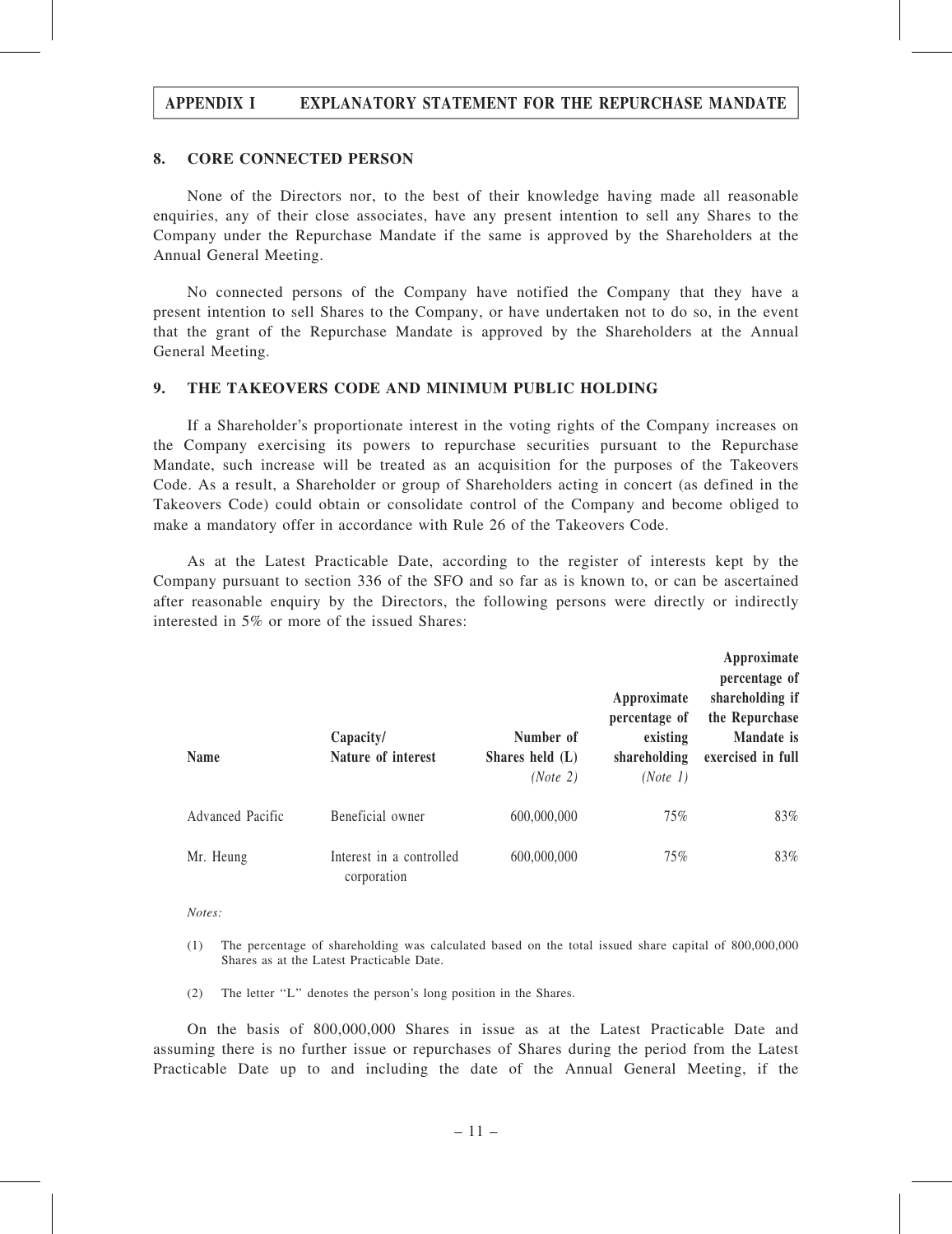Repurchase Mandate were exercised in full, the shareholding in the Company of Advanced Pacific, Mr. Heung, together with their associates would be increased from approximately 75% to approximately 83% of the issued share capital of the Company. Such increase would not give rise to an obligation to make a mandatory offer under Rule 26 of the Takeovers Code. The Directors confirm that the Repurchase Mandate will not be exercised to the extent as may result in a public shareholding falling below the prescribed minimum percentage.

The Directors will not repurchase the Shares on GEM if the repurchase would result in the number of Shares in the hands of the public falling below 25%, being the relevant minimum prescribed percentage for the Company as required by the GEM Listing Rules.

#### 10. SHARE REPURCHASE MADE BY THE COMPANY

The Company did not repurchase any Shares since the Listing Date prior to the Latest Practicable Date (whether on the Stock Exchange or otherwise).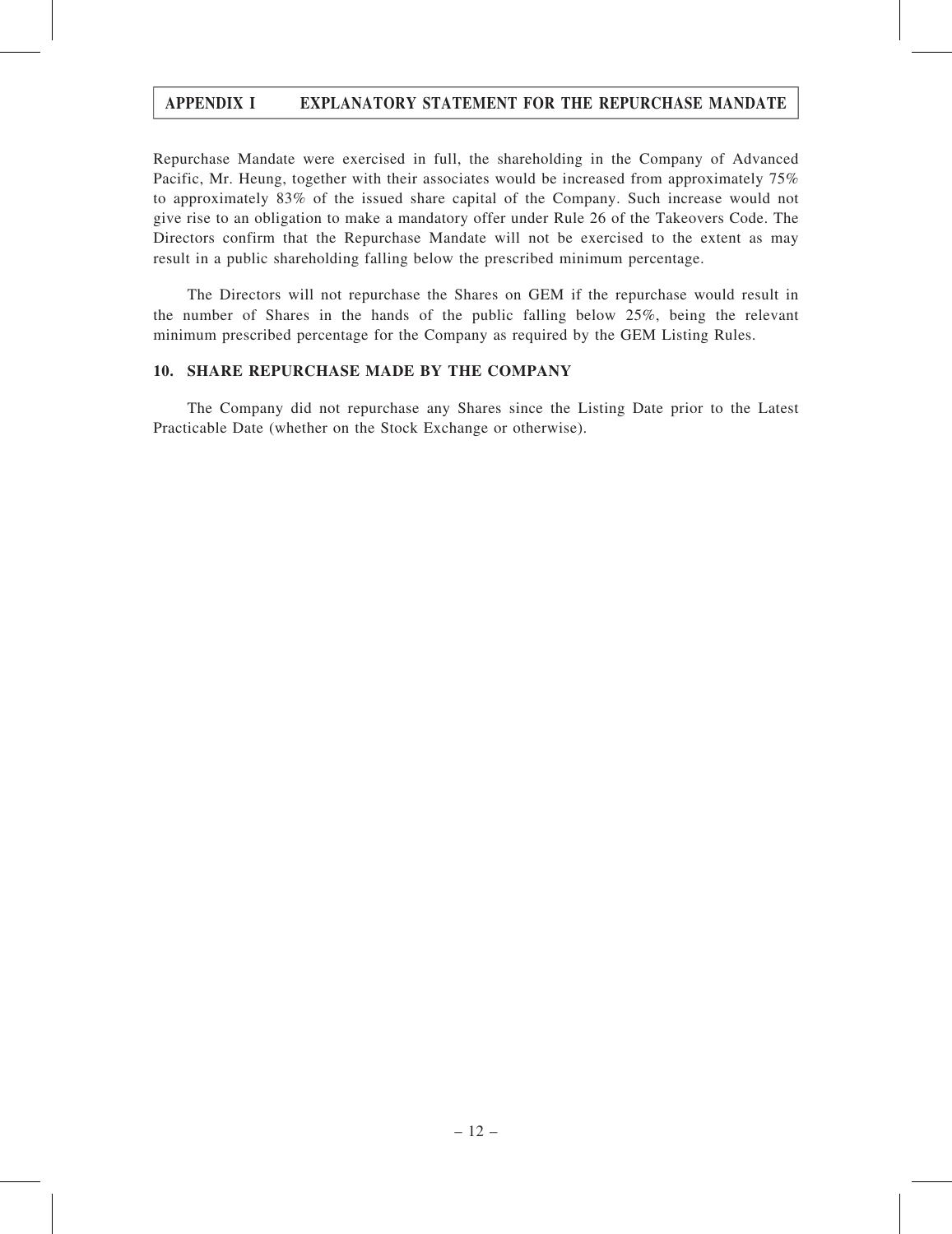Set out below are the biographical details of the retiring Directors, who being eligible, would offer themselves for re-election at the Annual General Meeting.

Dr. Ip Wai Hung (葉偉雄博士), aged 63, was appointed as an independent non-executive Director on 4 June 2018. Dr. Ip is responsible for providing independent advice to the Board. He has more than 30 years of experience in the education industry and consultancy industry. He received his Doctor of Philosophy degree from Loughborough University of Technology (U.K.), a Master of Business Administration degree from Brunel University (U.K.), a Master of Science in Industrial Engineering specialising in management science from Cranfield Institute of Technology, and Bachelor of Laws (Hons) degree from the University of Wolverhampton (U.K.). Dr. Ip is now the Professor Emeritus and adjunct professor of Mechanical Engineering at the University of Saskatchewan, the principal research fellow in the department of industrial and systems engineering of the Hong Kong Polytechnic University, and the visiting lecturer of Integrated Graduate Development Scheme (IGDS). He was previously an associate professor of the same department from April 1986 to August 2017.

In 2015, Dr. Ip was awarded the ''Gold Medal with the Congratulations of Jury'' and the ''Thailand Award for Best International Invention'' in the 43rd International Exhibition of Inventions Geneva. He was also awarded the ''Natural Science Award — Second Class'' in 2014 of the Ministry of Education Higher Education Outstanding Scientific Research Output Awards by the Ministry of Education of China.

In addition, Dr. Ip has published more than 240 papers with over 130 papers published in SCI indexed journals and over 100 papers in conference proceedings, and has written books and invited book chapters. He is also the chief editor of Enterprise Information Systems (SCI indexed) and chief editor of the International Journal of Engineering Business Management (ESCI Indexed) and editorial member of various international journals. He is a senior member of the Institute of Electrical and Electronics Engineers (IEEE), and a member of the Hong Kong Institution of Engineers (HKIE).

He has been a consultant for various companies. He is a visiting professor of Sun Yat-Sen University, South China Normal University, Civil Aviation University of China and the University of Electronic Science and Technology of China, and Honorary Fellow of the Warwick Manufacturing Group, The University of Warwick (U.K.). He is the vice chairman of the China & Hong Kong Enterprise Market Development Association and the vice chairman of the Africa Chamber of Commerce Hong Kong.

Dr. Ip was an independent non-executive Director of Grand Peace Group Holdings Limited (stock code: 8108) from June 2000 to 17 August 2001 and Interactive Entertainment China Cultural Technology Investment Limited (stock code: 8081) from January 2011 to December 2011.

As far as the Directors are aware, as at the Latest Practicable Date, he has no interests in the Shares of the Company which are required to be disclosed pursuant to Part XV of the SFO.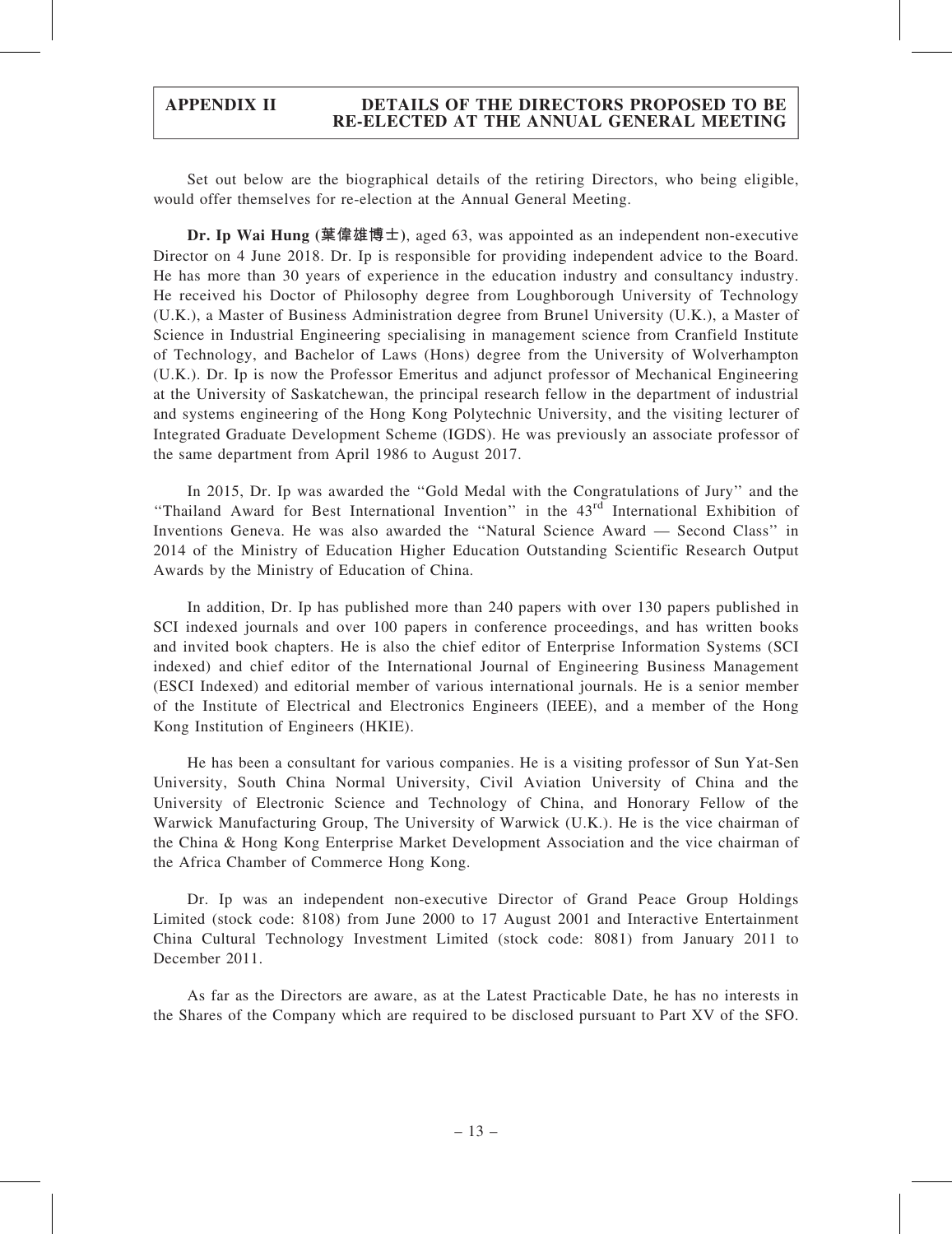He has entered into an appointment letter with the Company for a term of one year commencing from the Listing Date, with automatic renewal subject to termination by not less than six months' notice in writing served by either party on the other in accordance with the terms of the service agreement. He is also subject to retirement by rotation and re-election at annual general meeting in accordance with the Articles of Association. Pursuant to the service agreement, he is entitled to a basic annual salary of HK\$120,000 per annum. The level of his emolument was and will be determined by the Board with reference to his experience, qualifications, duties and responsibilities involved in the Group, as well as the current financial position of the Company and the prevailing market conditions. For the year ended 31 December 2020, he received by way of remuneration and/or other emoluments the amount of approximately HK\$120,000 from the Group.

Save as disclosed above and so far as the Directors were aware as at the Latest Practicable Date, there are no other matters that need to be brought to the attention of the Shareholders nor other information required to be disclosed pursuant to the requirements of Rules  $17.50(2)(h)$  to (v) of the GEM Listing Rules in relation to his re-election at the Annual General Meeting.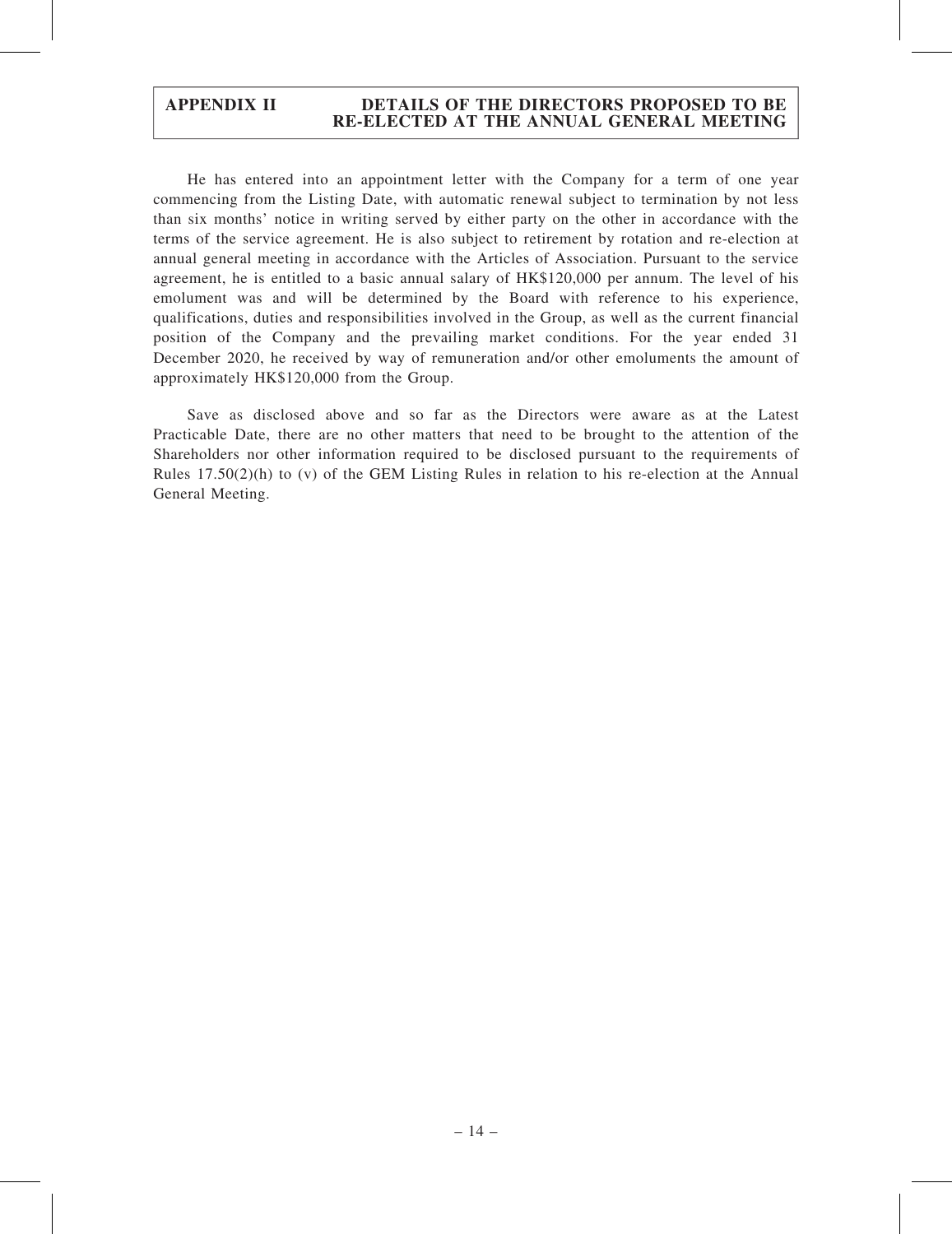Mr. Ko, Wilson Wai Shun (高偉舜先生), aged 50, was appointed as an independent nonexecutive Director on 4 June 2018.

Mr. Ko graduated from the Technical University of Nova Scotia (now known a Dalhousie Technical University) in May 1993 with a Bachelor of Environmental Design Studies. Mr. Ko further graduated from the University of Leeds, United Kingdom in July 1994 with a Bachelor of Laws. Mr. Ko was admitted as a solicitor of the High Court in Hong Kong in 1997. Mr. Ko is a member of the Law Society of Hong Kong.

From November 2000 to June 2004, Mr. Ko was employed at United UOB Asia (Hong Kong) Limited as a representative where he was mainly responsible for advising listed and private companies on corporate finance matters. From June 2004 to March 2010, Mr. Ko was employed by Boulton Capital Asia Limited as a senior manager and was mainly responsible for advising listed and private companies on corporate finance matters. From April 2010 to July 2010, Mr. Ko was employed by Shenyin Wanguo Capital (H.K.) Ltd as an associate director and was mainly responsible for advising listed and private companies on corporate finance matters. From July 2010 to November 2012, Mr. Ko was employed by OSK Capital Hong Kong Limited as a director and was mainly responsible for marketing, deal origination and liaison with a focus on developing new business in Mainland China. From June 2013 to October 2015, Mr. Ko was employed at Veda Capital Limited as a representative and mainly responsible for advising on corporate finance matters. Mr. Ko worked for Robertsons from July 2013 to February 2018 as a consultant and specialised in representing issuers or their sponsors on their listing on the Main Board and GEM. From March 2018 to June 2019, Mr. Ko joined Wellington Legal as a Partner and was the Head of Corporate Finance & Capital Markets Department. Mr. Ko joined Gallant Legal as a partner in Commercial Department in July 2019, and specialises in representing issuers or their sponsors on their listing on the Main Board and GEM.

As for as the Directors are aware, as at the Latest Practicable Date, he had no interests in the Shares of the Company which are required to be disclosed pursuant to Part XV of the SFO.

He has entered into an appointment letter with the Company for a term of one year commencing from the Listing Date, with automatic renewal subject to termination by not less than six months' notice in writing served by either party on the other in accordance with the terms of the service agreement. He is also subject to retirement by rotation and re-election at annual general meeting in accordance with the Articles of Association. Pursuant to the service agreement, he is entitled to a basic annual salary of HK\$120,000 per annum. The level of his emolument was and will be determined by the Board with reference to his experience, qualifications, duties and responsibilities involved in the Group, as well as the performance of the Company and the prevailing market conditions. For the year ended 31 December 2020, he received by way of remuneration and/or other emoluments the amount of approximately HK\$120,000 from the Group.

Save as disclosed above and so far as the Directors were aware as at the Latest Practicable Date, there are no other matters that need to be brought to the attention of the Shareholders nor other information required to be disclosed pursuant to the requirements of Rules  $17.50(2)(h)$  to (v) of the GEM Listing Rules in relation to his re-election at the Annual General Meeting.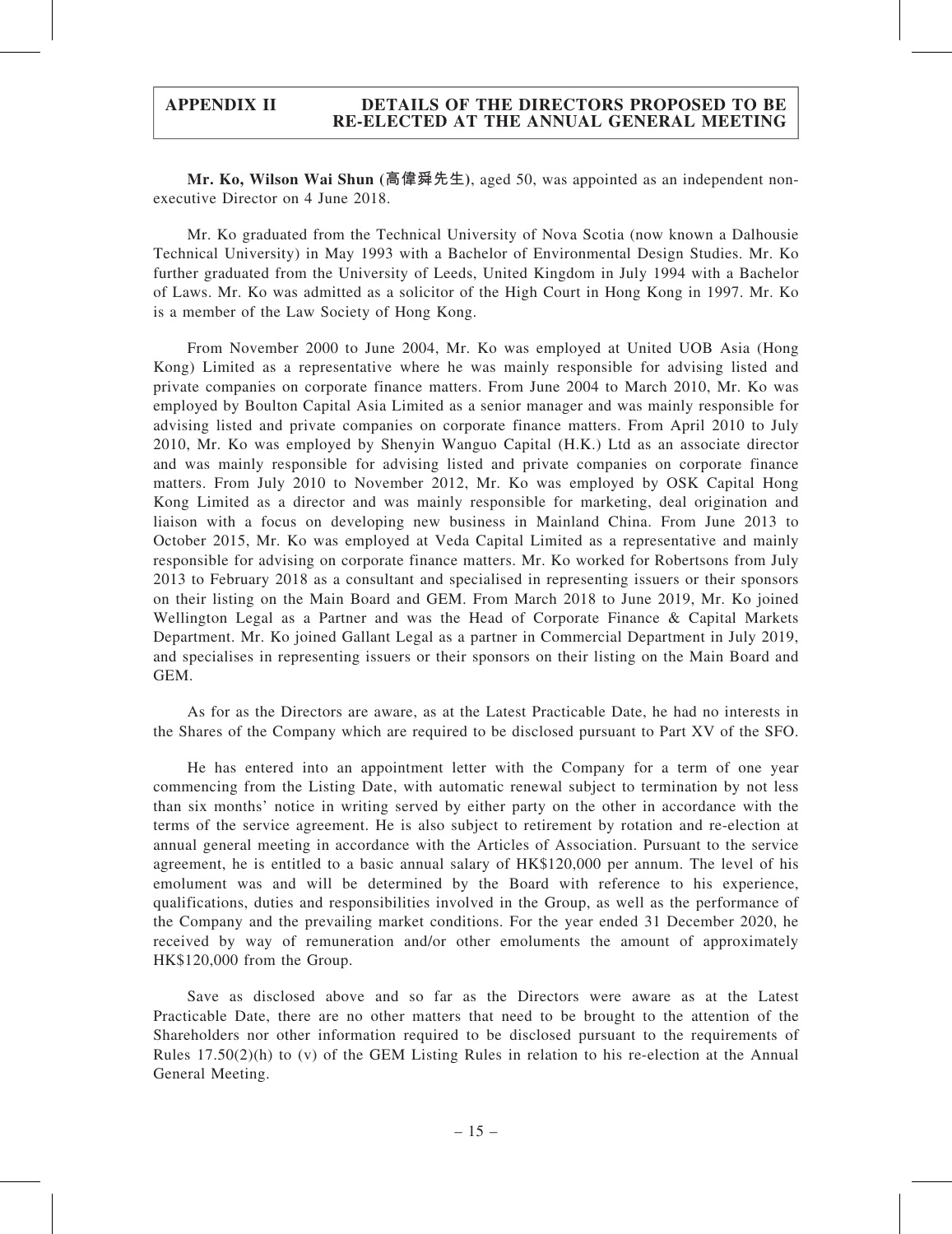Mr. Chan Chi Hang (陳志恒先生), aged 43, was appointed as an independent nonexecutive Director on 4 June 2018. Mr. Chan graduated from the University of Otago in December 1999 with a Bachelor of Commerce. He has been admitted as a member of Hong Kong Institute of Certified Public Accountant (HKICPA) since January 2004 and as a member of Association of Chartered Certified Accountants (ACCA) since December 2004.

From September 2000 to November 2014, Mr. Chan worked at the audit department of Deloitte Touche Tohmatsu and he last served as a senior manager. From November 2014 to July 2015, Mr. Chan worked at Financial Reporting Council as a manager to conduct investigations and compliance.

Mr. Chan has been serving as the chief financial officer of AV Concept Holdings Limited (stock code: 0595) since August 2015, the shares of which are listed on the Stock Exchange.

As far as the Directors are aware, as at the Latest Practicable Date, he had no interests in the Shares of the Company which are required to be disclosed pursuant to Part XV of the SFO.

He has entered into an appointment letter with the Company for a term of one year commencing from the Listing Date, with automatic renewal subject to termination by not less than six months' notice in writing served by either party on the other in accordance with the terms of the service agreement. He is also subject to retirement by rotation and re-election at annual general meeting in accordance with the Articles of Association. Pursuant to the service agreement, he is entitled to a basic annual salary of HK\$120,000 per annum. The level of his emolument was and will be determined by the Board with reference to his experience, qualifications, duties and responsibilities involved in the Group, as well as the current financial position of the Company and the prevailing market conditions. For the year ended 31 December 2020, he received by way of remuneration and/or other emoluments the amount of approximately HK\$120,000 from the Group.

Save as disclosed above and so far as the Directors were aware as at the Latest Practicable Date, there are no other matters that need to be brought to the attention of the Shareholders nor other information required to be disclosed pursuant to the requirements of Rules  $17.50(2)(h)$  to (v) of the GEM Listing Rules in relation to his re-election at the Annual General Meeting.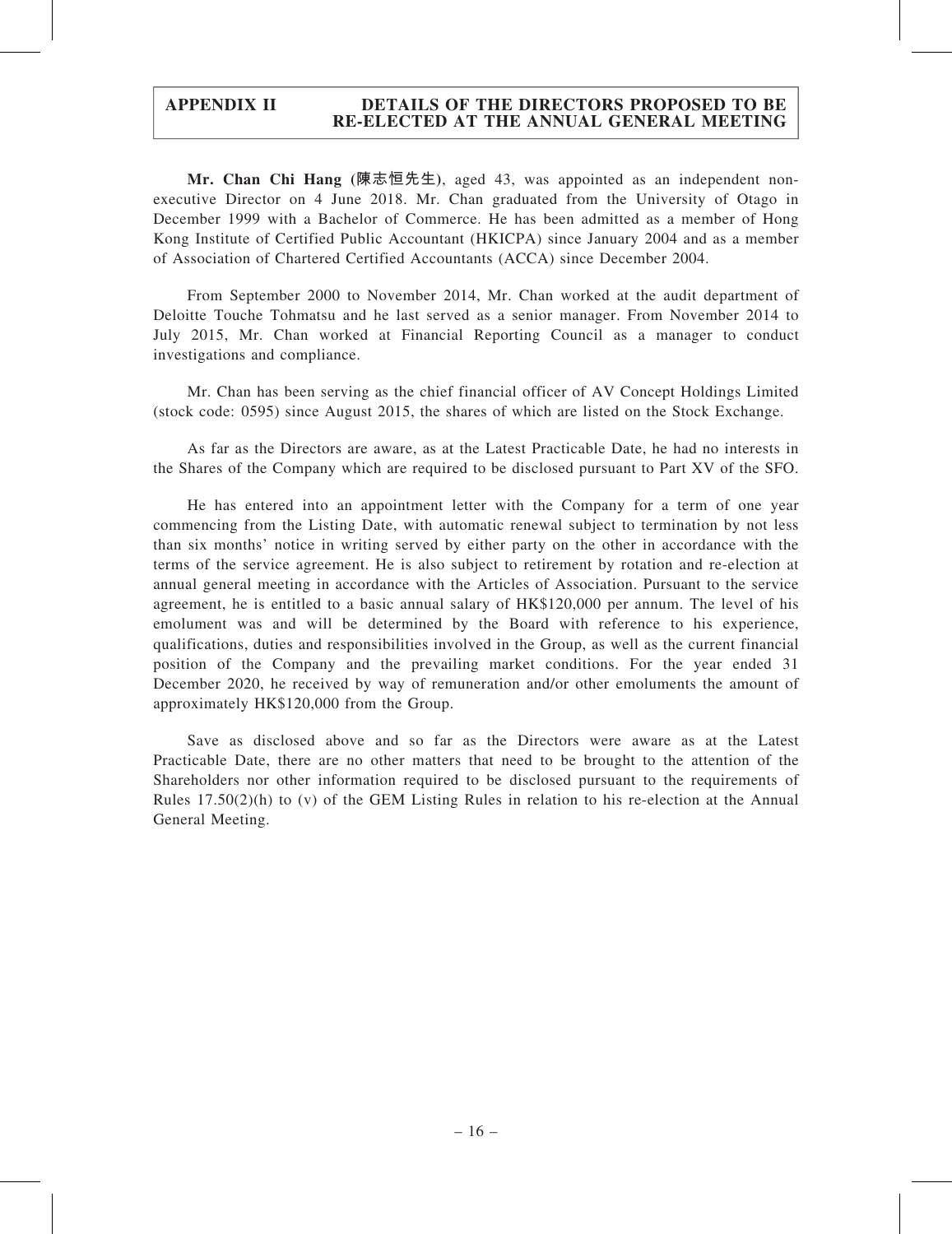

## NOTICE OF ANNUAL GENERAL MEETING

NOTICE IS HEREBY GIVEN that the annual general meeting (the ''Annual General Meeting'') of Tong Kee (Holding) Limited (棠記(控股)有限公司) (the ''Company'') will be held at Unit I, 11/F Block 2, Kin Ho Industrial Building, 14–24 Au Pui Wan Street, Fotan, N.T., Hong Kong on Monday, 10 May 2021 at 4 p.m. to consider, if thought fit, transact the following ordinary businesses:

#### As Ordinary Business

- 1. To receive and approve the audited consolidated financial statements of the Company and its subsidiaries and the reports of the directors (the ''Directors'') and the auditors (the ''Auditors'') of the Company for the year ended 31 December 2020.
- 2. A. To re-elect Dr. Ip Wai Hung as an independent non-executive director of the Company.
	- B. To re-elect Mr. Ko, Wilson Wai Shun as an independent non-executive director of the Company.
	- C. To re-elect Mr. Chan Chi Hang as an independent non-executive director of the Company.
- 3. To authorise the board of directors of the Company (the ''Board'') to fix the directors' remuneration for the year ending 31 December 2021.
- 4. To consider the re-appointment of Grant Thornton as the Auditors and to authorise the Board to fix the remuneration of the Auditors for the year ending 31 December 2021.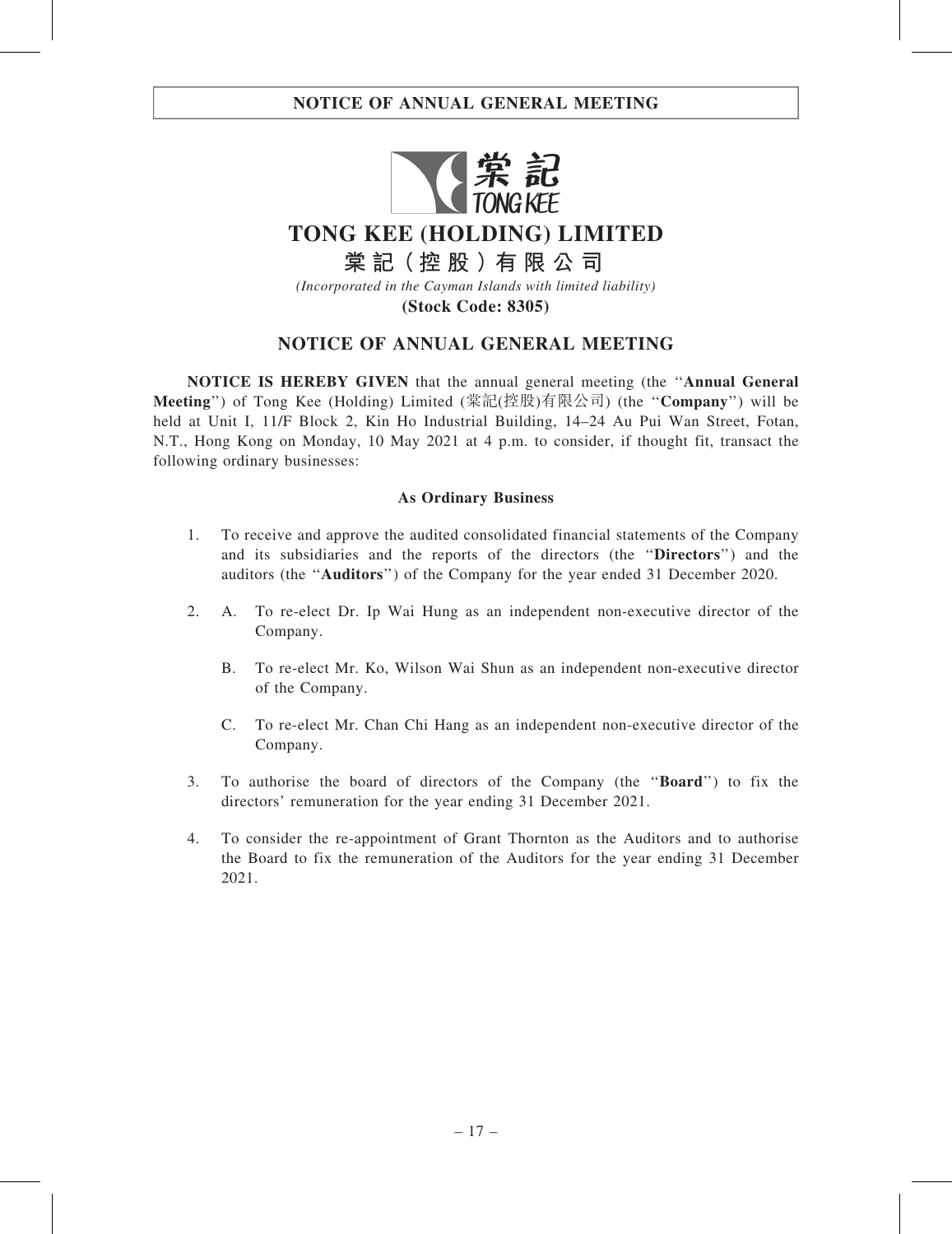#### As Special Business

5. To consider and, if thought fit, pass with or without amendments, the following resolution as an Ordinary Resolution of the Company:

#### ''THAT:

- (a) subject to paragraph (c) below, pursuant to the Rules Governing the Listing of Securities on the GEM of The Stock Exchange of Hong Kong Limited (the ''GEM Listing Rules'') and all other applicable laws, the exercise by the directors (the "Directors") of the Company during the Relevant Period (as defined in paragraph (d) below) of all the powers of the Company to allot, issue and deal with the unissued shares (the ''Shares'') in the share capital of the Company, and to make or grant offers, agreements and options (including warrants, bonds, notes and other securities which carry rights to subscribe for or are convertible into Shares) which would or might require the exercise of such powers be and the same is hereby generally and unconditionally approved;
- (b) the approval in paragraph (a) above shall authorise the Directors during the Relevant Period (as defined in paragraph (d) below) to make or grant offers, agreements and options (including warrants, bonds, notes and other securities which carry rights to subscribe for or are convertible into Shares) which would or might require the exercise of such powers after the end of the Relevant Period (as defined in paragraph (d) below);
- (c) the aggregate nominal amount of share capital of the Company allotted and issued or agreed conditionally or unconditionally to be allotted and issued (whether pursuant to an option or otherwise) by the Directors pursuant to the approval in paragraph (a) above, otherwise than pursuant to:
	- (i) a Rights Issue (as hereinafter defined in paragraph (d) below);
	- (ii) the exercise of options granted under the share option scheme or similar arrangement for the time being adopted by the Company from time to time;
	- (iii) any scrip dividend or similar arrangements providing for allotment and issue of Shares in lieu of the whole or part of a dividend on Shares in accordance with the articles of association (the ''Articles of Association'') of the Company and other relevant regulations in force from time to time; or
	- (iv) any issue of Shares upon the exercise of rights of subscription or conversion under the terms of any warrants of the Company or any securities which are convertible into Shares;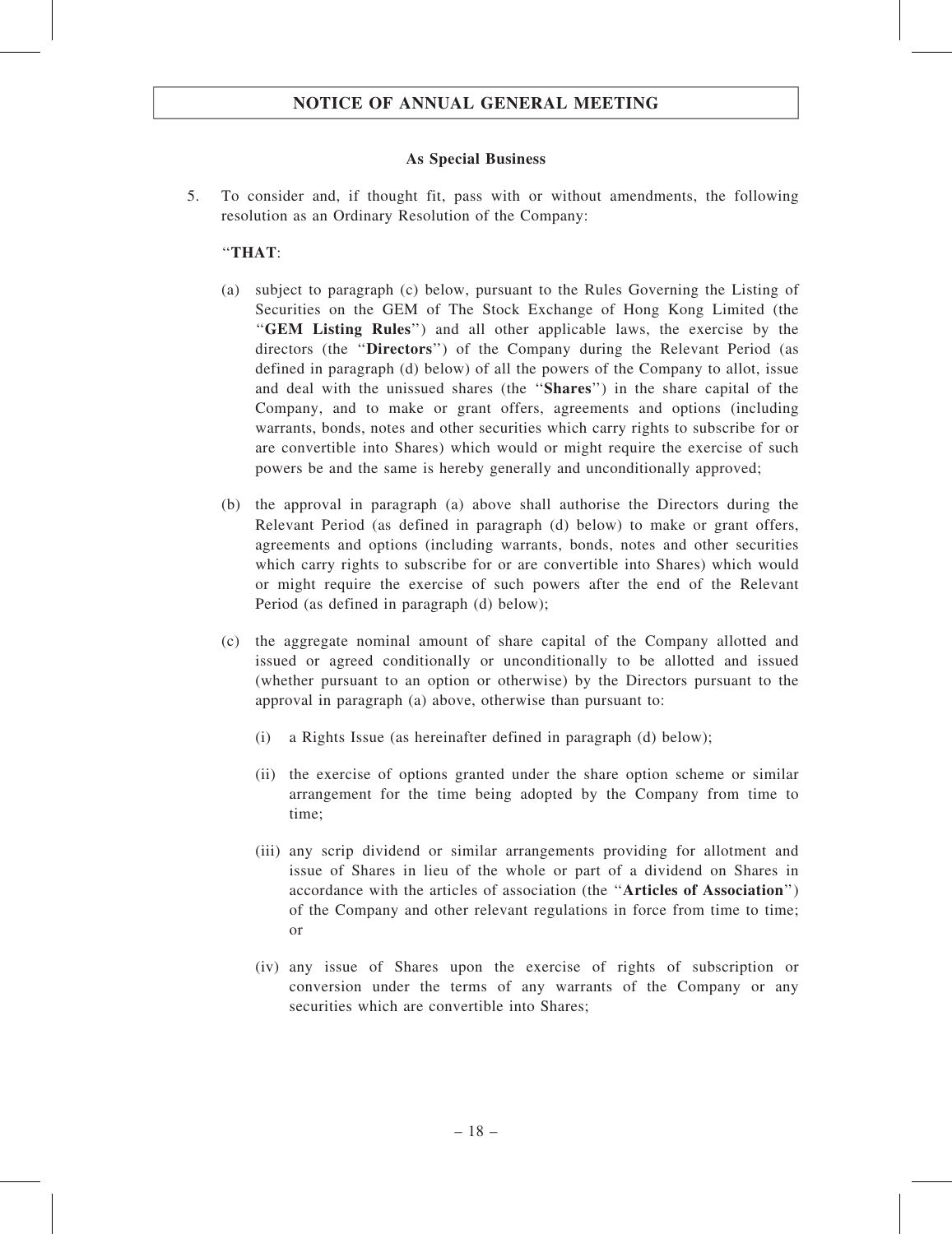shall not exceed 20% of the aggregate nominal amount of the share capital of the Company in issue as at the date of the passing of this resolution, and the said approval shall be limited accordingly; and (if the Directors are so authorised by a separate ordinary resolution of the shareholders of the Company) the aggregate nominal amount of any share capital of the Company repurchased by the Company subsequent to the passing of this resolution (up to a maximum equivalent to 10 per cent. of the aggregate nominal amount of the share capital of the Company in issue on the date of the passing of this resolution), and the authority pursuant to paragraph (a) of this resolution shall be limited accordingly; and

- (d) for the purpose of this resolution, the ''Relevant Period'' means the period from the date of passing of this resolution until whichever is the earliest of:
	- (i) the conclusion of the next annual general meeting of the Company;
	- (ii) the expiration of the period within which the next annual general meeting of the Company is required by the Articles of Association or any applicable law of the Cayman Islands to be held; or
	- (iii) the date on which such mandate granted under this resolution is revoked or varied by an ordinary resolution of the shareholders of the Company in general meeting.

"Rights Issue" means an offer of Shares, or offer or issue of warrants, options or other securities giving rights to subscribe for Shares open for a period fixed by the Directors to the holders of Shares or any class of Shares whose names appear on the registers of members of the Company on a fixed record date in proportion to their then holdings of such Shares as at that date (subject to such exclusions or other arrangements as the Directors may deem necessary or expedient in relation to fractional entitlements or having regard to any restrictions or obligations under the laws of, or the requirements of, or the expenses or delay which may be involved in determining the existence or extent of any restrictions or obligations under the laws of, or the requirements of, jurisdiction outside Hong Kong or any recognised regulatory body or any stock exchange outside Hong Kong).''

6. To consider and, if thought fit, pass with or without amendments, the following resolution as an ordinary resolution of the Company:

### ''THAT:

(a) subject to paragraph (b) below, the exercise by the directors (the ''Directors'') of the Company during the Relevant Period (as defined in paragraph (c) below) of all the powers of the Company to repurchase the shares of the Company (the ''Shares'') on the GEM of The Stock Exchange of Hong Kong Limited (the ''Stock Exchange'') or any other stock exchange on which Shares may be listed and recognised by the Securities and Futures Commission of Hong Kong (the ''SFC'') and the Stock Exchange for such purpose, and subject to and in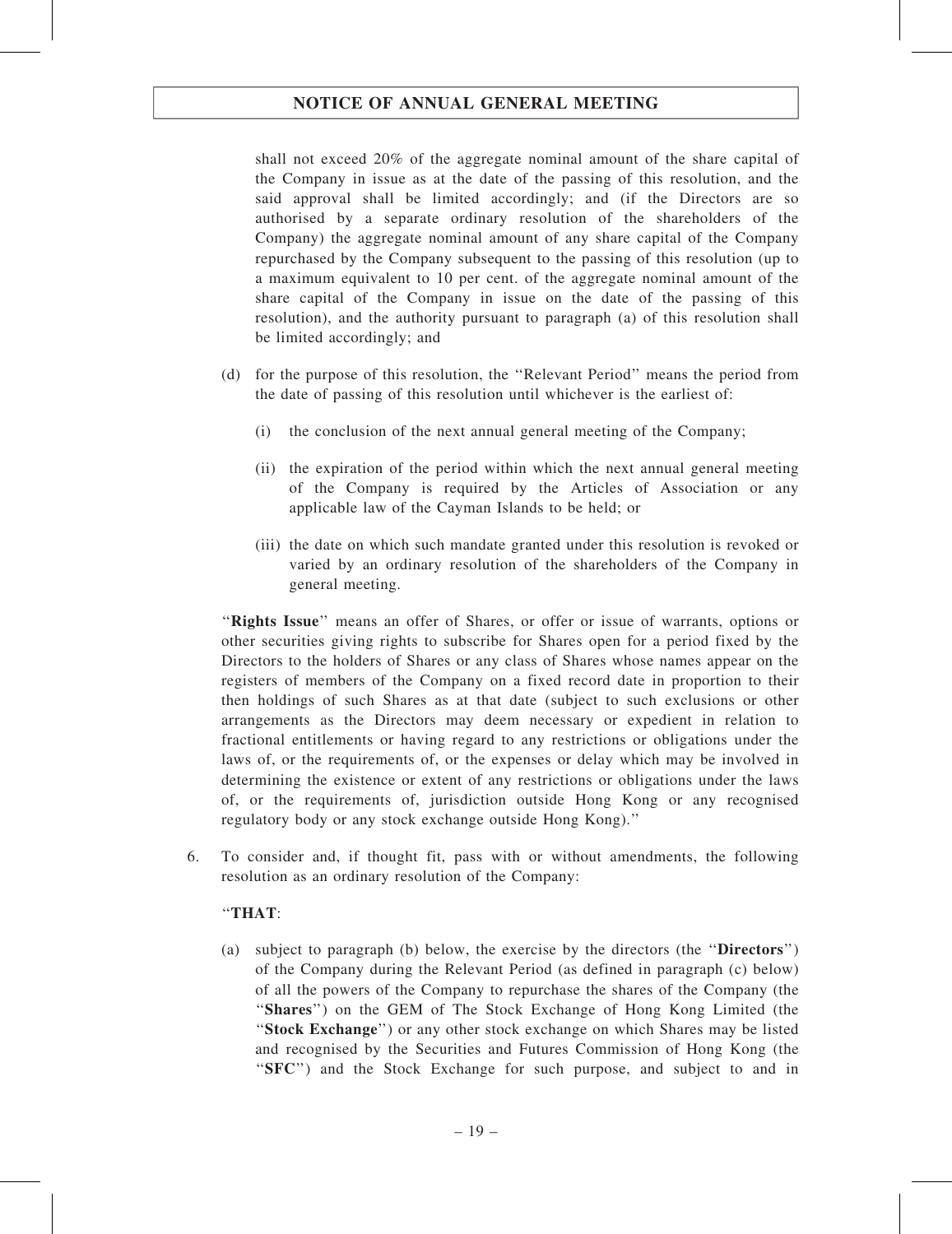accordance with the rules and regulations of the SFC, the Stock Exchange, the Companies Law (2013 Revision) of the Cayman Islands (as amended, supplemented or modified from time to time) and all other applicable laws as amended from time to time in this regard, be and the same is hereby generally and unconditionally approved;

- (b) the aggregate nominal amount of shares of the Company which may be repurchased or agreed to be repurchased by the Company pursuant to the approval in paragraph (a) above during the Relevant Period shall not exceed 10% of the aggregate nominal amount of the issued share capital of the Company as at the date of the passing of this resolution, and the said approval shall be limited accordingly; and
- (c) for the purpose of this resolution, ''Relevant Period'' means the period from the date of passing of this resolution until whichever is the earliest of:
	- (i) the conclusion of the next annual general meeting of the Company;
	- (ii) the expiration of the period within which the next annual general meeting of the Company is required by the Articles of Association or any other applicable law of the Cayman Islands to be held; or
	- (iii) the date on which such mandate granted under this resolution is revoked or varied by an ordinary resolution of the shareholders of the Company in general meeting.''
- 7. To consider and, if thought fit, pass with or without amendments, the following resolution as an ordinary resolution of the Company:

''THAT conditional upon resolutions numbered 5 and 6 above being passed, the unconditional general mandate granted to the directors (the "Directors") of the Company to allot, issue and deal with the unissued shares of the Company pursuant to resolution numbered 5 above be and it is hereby extended by the addition to the aggregate nominal amount of the share capital of the Company which may be allotted or agreed conditionally or unconditionally to be allotted by the Director pursuant to or in accordance with such general mandate of an amount representing the aggregate nominal amount of the share capital of the Company repurchased by the Company pursuant to or in accordance with the authority granted under paragraph (a) of resolution numbered 6 above, provided that such amount shall not exceed 10% of the aggregate nominal amount of the issued share capital of the Company at the date of passing of this resolution.''

> By order of the Board Tong Kee (Holding) Limited Heung Chung Sum Chairman, Chief Executive Officer and Executive Director

Hong Kong, 24 March 2021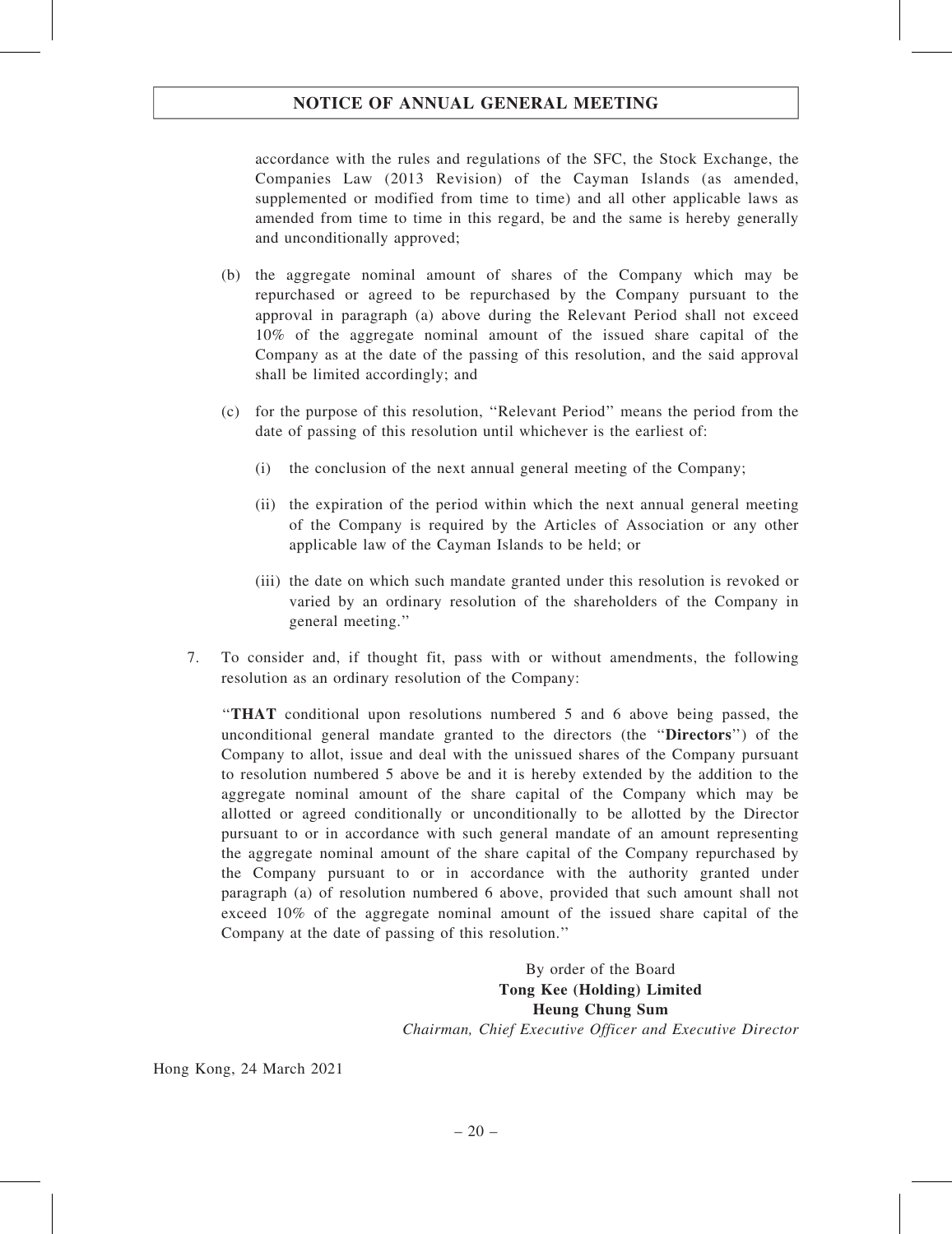Registered office: P.O. Box 1350 Windward 3 Regatta Office Park Grand Cayman KY1-1108 Cayman Islands

Head office and principal place of business in Hong Kong: Rm 2502, 25/F 148 Electric Road North Point Hong Kong

Notes:

- 1. A member of the Company entitled to attend and vote at the Annual General Meeting is entitled to appoint another person as his proxy to attend and vote instead of him. A member of the Company who is the holder of two or more shares of the Company may appoint more than one proxy to represent him and vote on his behalf. A proxy need not be a member of the Company. If more than one proxy is appointed, the appointment shall specify the number of shares in respect of which each such proxy is so appointed.
- 2. To be valid, the form of proxy and the power of attorney or other authority, if any, under which it is signed, or a certified copy thereof must be lodged with the Company's branch share registrar in Hong Kong, Tricor Investor Services Limited, at Level 22, Hopewell Centre, 183 Queen's Road East, Hong Kong not less than 48 hours before the time appointed for holding the Annual General Meeting or at any adjournment thereof. Completion and return of the form of proxy will not preclude you from attending and voting in person at the Meeting or at any adjournment thereof if you so wish. In such event, the form of proxy shall be deemed to be revoked.
- 3. For determining the qualification as members of the Company to attend and vote at the Annual General Meeting, the register of members of the Company will be closed from Tuesday, 4 May 2021 to Monday, 10 May 2021, both days inclusive, during which period no transfer of shares will be registered. In order to be eligible to attend and vote at the Annual General Meeting, all transfers of shares accompanied by the relevant share certificates and transfer forms must be lodged with the Company's branch share registrar in Hong Kong, Tricor Investor Services Limited, at Level 22, Hopewell Centre, 183 Queen's Road East, Hong Kong for registration not later than 4:30 p.m. on 3 May 2021.
- 4. The translation into Chinese language of this notice is for reference only. In case of any inconsistency, the English version shall prevail.
- 5. If Typhoon Signal No. 8 or above, or a ''black'' rainstorm warning is in effect any time after 7:00 a.m. on the date of the Annual General Meeting, the Annual General Meeting will be postponed. The Company will post an announcement on the website of the Company at www.tongkee.com.hk and on the HKExnews website of the Stock Exchange at www.hkexnews.hk to notify members of the Company of the date, time and place of the re-scheduled Annual General Meeting.

As at the date of this notice, the executive Directors are Mr. Heung Chung Sum and Mr. Chan Wai Hon, Alan, and the non-executive Directors are Ms. Heung Joe Yee, Ms. Heung Joe Tung, and the independent non-executive Directors are Dr. Ip Wai Hung, Mr. Wilson, Ko Wai Shun, and Mr. Chan Chi Hang.

This notice, for which the Directors collectively and individually accept full responsibility, includes particulars given in compliance with the GEM Listing Rules for the purpose of giving information with regard to the Company. The Directors, having made all reasonable enquiries, confirm that, to the best of their knowledge and belief, the information contained in this notice is accurate and complete in all material respects and not misleading or deceptive, and there are no other matters the omission of which would make any statement herein or this notice misleading.